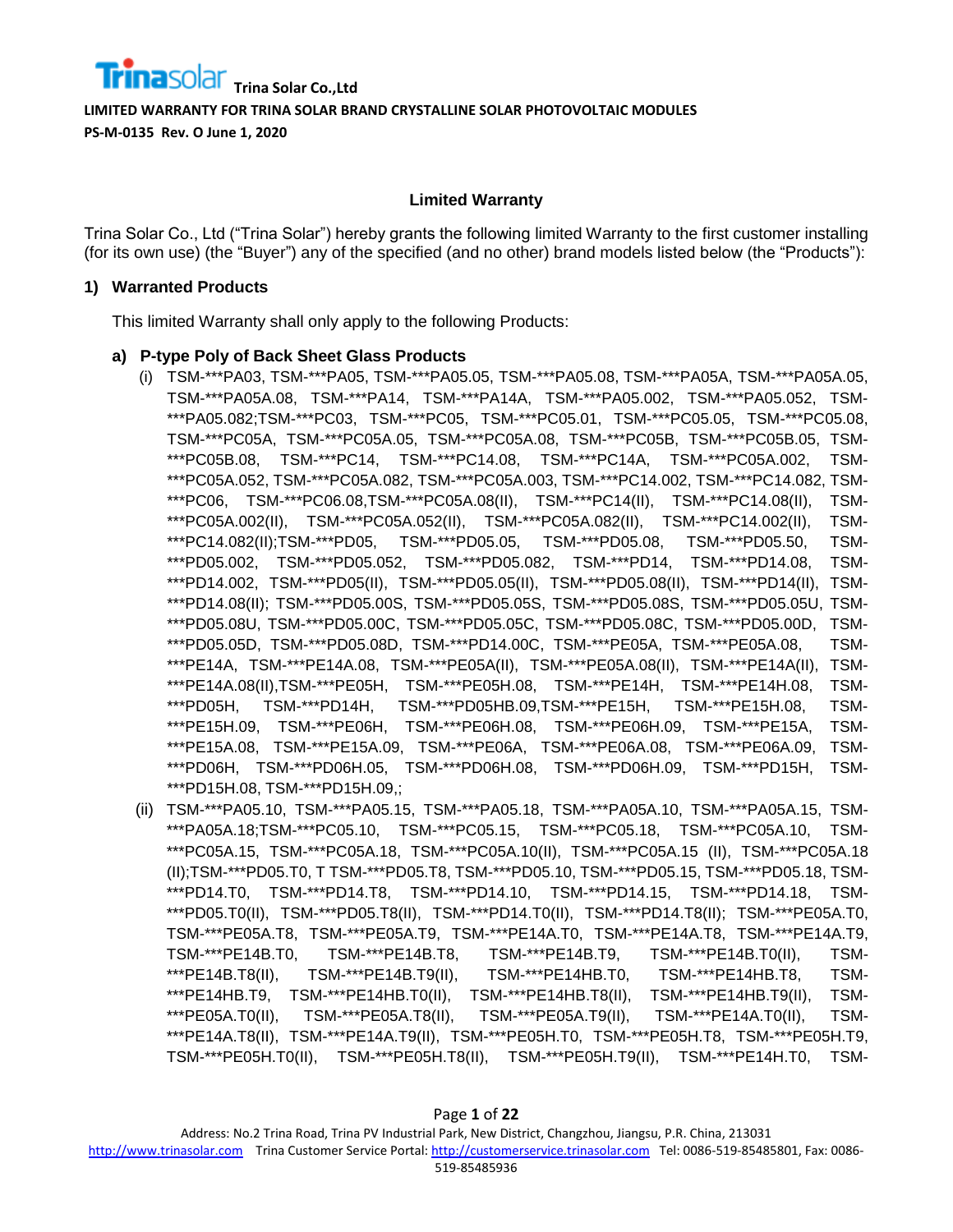

> \*\*\*PE14H.T8, TSM-\*\*\*PD05H.T0, TSM-\*\*\*PD05H.T8, TSM-\*\*\*PD14H.T0, TSM-\*\*\*PD14H.T8, TSM- \*\*\*PD05HB.T9, TSM-\*\*\*PE15H.T0, TSM-\*\*\*PE15H.T8, TSM-\*\*\*PE15H.T9, TSM-\*\*\*PE06H.T0, TSM- \*\*\*PE06H.T8, TSM-\*\*\*PE06H.T9, TSM-\*\*\*PE06H.T0(II), TSM-\*\*\*PE06H.T8(II), TSM-\*\*\*PE06H.T9(II), TSM-\*\*\*PE15A.T0, TSM-\*\*\*PE15A.T8, TSM-\*\*\*PE15A.T9, TSM-\*\*\*PE06A.T0, TSM-\*\*\*PE06A.T0, TSM-\*\*\*PE06A.T8, TSM-\*\*\*PE06A.T9, TSM-\*\*\*PD06H.T0, TSM-\*\*\*PD06H.T8, TSM-\*\*\*PD06H.T9, TSM-\*\*\*PD15H.T0, TSM-\*\*\*PD15H.T8, TSM-\*\*\*PD15H.T9.

#### **b) P-type Mono PERC of Back Sheet Glass Products**

(i) TSM-\*\*\*DA01, TSM-\*\*\*DA01.05, TSM-\*\*\*DA01A, TSM-\*\*\*DA01A.05, TSM-\*\*\*DA01A.08, TSM- \*\*\*DA03, TSM-\*\*\*DA05, TSM- \*\*\*DA01A.002, TSM-\*\*\*DA01A.052, TSM-\*\*\*DA01A.082;TSM-\*\*\*DC01, TSM-\*\*\*DC01.01, TSM-\*\*\*DC01.05, TSM-\*\*\*DC01A, TSM-\*\*\*DC01A.05, TSM-DC01A.08, TSM- \*\*\*DC03, TSM-\*\*\*DC05, TSM-\*\*\*DC80, TSM-\*\*\*DC80.08, TSM-\*\*\*DC01A.002, TSM-\*\*\*DC01A.052, TSM-\*\*\*DC01A.082, TSM-\*\*\*DC05A, TSM-\*\*\*DC05A.05, TSM-\*\*\*DC05A.08, TSM-\*\*\*DC05A.002, TSM-\*\*\*DC05A.052, TSM\*\*\*DC05A.082; TSM-\*\*\*DC06, TSM- \*\*\*DC06.08, TSM-\*\*\*DC03A(II), TSM- \*\*\*DC03A.05(II), TSM-\*\*\*DC03A.08(II), TSM-\*\*\*DC05A(II), TSM-\*\*\*DC05A.05(II), TSM- \*\*\*DC05A.08(II), TSM-\*\*\*DC05A.002(II), TSM-\*\*\*DC05A.052(II), TSM- \*\*\*DC05A.082(II), TSM- \*\*\*DC06.08(II);TSM-\*\*\*DD05A(II), TSM-\*\*\*DD05A.05(II), TSM-\*\*\*DD05A.08(II), TSM-\*\*\*DD14A(II), TSM-\*\*\*DD14A.08(II), TSM-\*\*\*DD05A.052(II), TSM-\*\*\*DD05A.082(II), TSM-\*\*\*DD05A.05S(II), TSM- \*\*\*DD05A.08S(II), TSM-\*\*\*DD05A.05U(II), TSM-\*\*\*DD05A.08U(II), TSM-\*\*\*DE05A (II), TSM- \*\*\*DE05A.08(II), TSM-\*\*\*DE14A(II), TSM-\*\*\*DE14A.08(II),TSM-\*\*\*DE05H(II), TSM-\*\*\*DE05H.08(II), TSM-\*\*\*DE14H(II), TSM-\*\*\*DE14H.08(II), TSM-\*\*\*DD05H(II), TSM-\*\*\*DD14H(II);TSM-\*\*\*DE06H(II), TSM-\*\*\*DE06H.08(II), TSM-\*\*\*DE06H.09(II), TSM-\*\*\*DE06M(II), TSM-\*\*\*DE06M.08(II), TSM- \*\*\*DE06M.09(II), TSM-\*\*\*DD06M.08(II), TSM-\*\*\*DE15H(II), TSM-\*\*\*DE15H.08(II), TSM- \*\*\*DE15H.09(II), TSM-\*\*\*DE15M(II), TSM-\*\*\*DE15M.08(II), TSM-\*\*\*DE15M.09(II), TSM-\*\*\*DE06A(II), TSM-\*\*\*DE06A.08(II), TSM-\*\*\*DE06A.09(II), TSM-\*\*\*DE15A(II), TSM-\*\*\*DE15A.08(II), TSM- \*\*\*DE15A.09(II), TSM-\*\*\*DD15M (II), TSM-\*\*\*DD15M.08 (II), TSM-\*\*\*DD15M.09 (II), TSM-\*\*\*DD06M (II), TSM-\*\*\*DD06H (II), TSM-\*\*\*DD06H.08 (II), TSM-\*\*\*DD15H (II), TSM-\*\*\*DD15H.05 (II), TSM- \*\*\*DD15H.08 (II),TSM-\*\*\*DE15X(II), TSM-\*\*\*PE15H(II), TSM-\*\*\*PE06H(II), TSM-\*\*\*PE15M(II), TSM- \*\*\*PE06M(II), TSM-\*\*\*PE17H(II), TSM-\*\*\*PE08H(II), TSM-\*\*\*PE17M(II), TSM-\*\*\*PE08M(II);

| (ii) | TSM-***DA01A.10, |                                          |                      | TM-***DA01A.15, TSM-***DA01A.18, TSM-***DC01A.10, TSM- ***DC01A.15, |      |
|------|------------------|------------------------------------------|----------------------|---------------------------------------------------------------------|------|
|      | TSM-***DC01A.18, | TSM-***DD05A.T0(II),                     | TSM-***DD05A.T8(II), | TSM-***DD14A.T0(II),                                                | TSM- |
|      | ***DD14A.T8(II), | TSM-***DE05A.T0(II),                     | TSM-***DE05A.T8(II), | TSM-***DE05A.T9(II),                                                | TSM- |
|      | ***DE14A.T0(II), | TSM-***DE14A.T8(II),                     | TSM-***DE14A.T9(II), | TSM-***DE14B.T0(II),                                                | TSM- |
|      | ***DE14B.T8(II), | TSM-***DE14B.T9(II),TSM-***DE05H.T0(II), |                      | TSM-***DE05H.T8(II),                                                | TSM- |
|      | ***DE14H.T0(II), | TSM-***DE14H.T8(II),                     | TSM-***DE14H.T9(II), | TSM-***DD05H.T0(II),                                                | TSM- |
|      | ***DD05H.T8(II), | TSM-***DD14H.T0(II),                     |                      | TSM-***DD14H.T8(II),TSM-***DE06H.T0(II),                            | TSM- |
|      | ***DE06H.T8(II), | TSM-***DE06H.T9(II),                     |                      | TSM-***DE06H.18(II),TSM-***DE06M.T0(II),                            | TSM- |
|      | ***DE06M.T8(II), | TSM-***DE06M.T9(II),TSM-***DD06M.T8(II), |                      | TSM-***DE15H.T0(II),                                                | TSM- |
|      | ***DE15H.T8(II), | TSM-***DE15H.T9(II),                     | TSM-***DE15M.T0(II), | TSM-***DE15M.T8(II),                                                | TSM- |
|      | ***DE15M.T9(II), | TSM-***DE06A.T0(II),                     | TSM-***DE06A.T8(II), | TSM-***DE06A.T9(II),                                                | TSM- |
|      | ***DE15A.T0(II), | TSM-***DE15A.T8(II),                     | TSM-***DE15A.T9(II), | TSM-***DE15B.T0(II),                                                | TSM- |
|      | ***DE15B.T8(II), | TSM-***DE15B.T9(II),                     | TSM-***DD15M.T0(II), | TSM-***DD15M.T8(II),                                                | TSM- |
|      | ***DD15M.T9(II), | TSM-***DD06M.18(II),                     | TSM-***DD06M.T0(II), | TSM-***DD06M.T8(II),                                                | TSM- |

Page **2** of **22**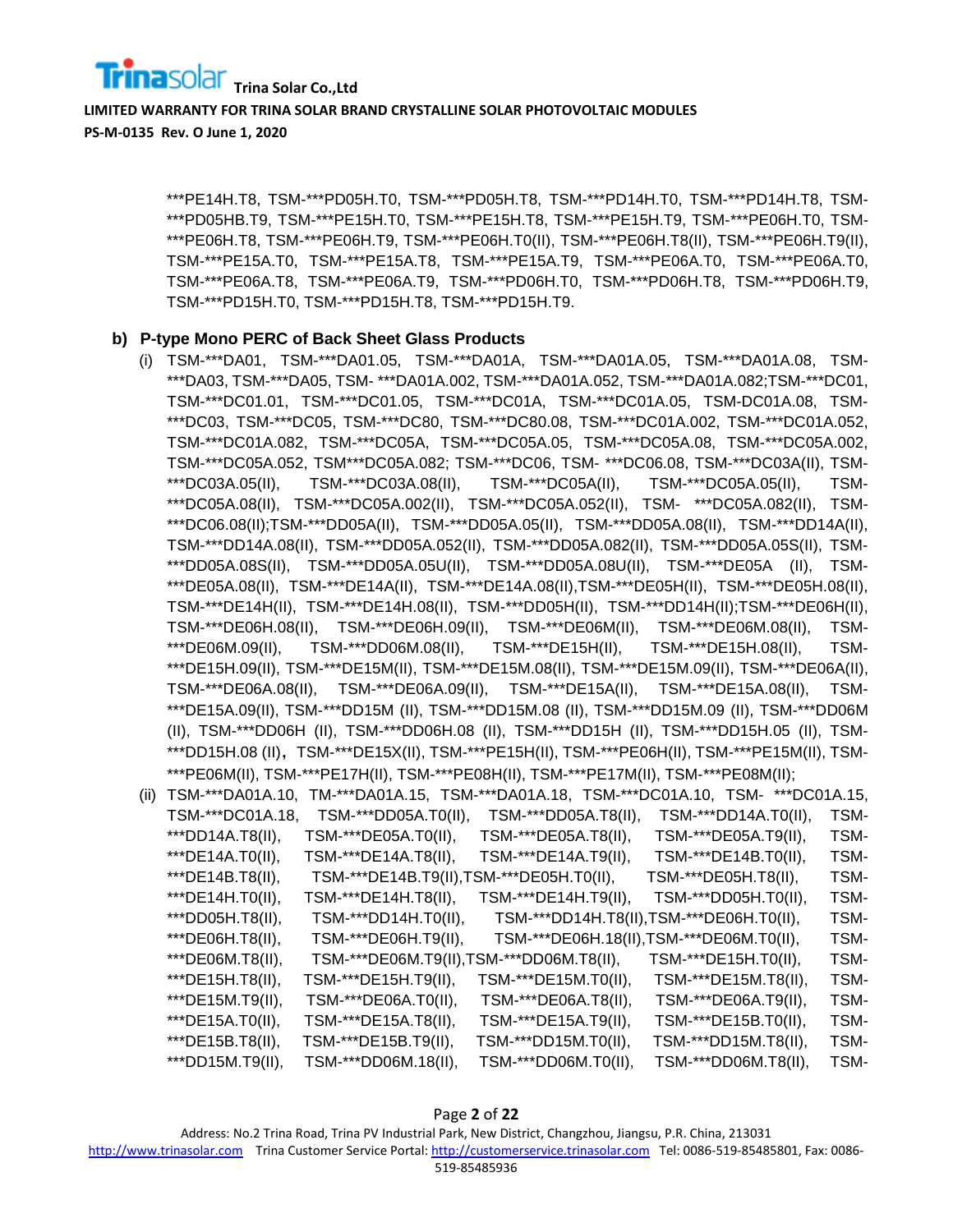

> \*\*\*DD06M.T9(II), TSM-\*\*\*DD06H.T0(II), TSM-\*\*\*DD06H.T9(II), TSM-\*\*\*DD06H.T8(II), TSM- \*\*\*DD06H.18(II), TSM-\*\*\*DD06A.T0(II), TSM-\*\*\*DD06A.T8(II), TSM-\*\*\*DD06A.T9(II), TSM- \*\*\*DD15A.T0(II), TSM-\*\*\*DD15A.T8(II), TSM-\*\*\*DD15A.T9(II), TSM-\*\*\*PE15H.T0(II), TSM- \*\*\*PE06H.T0(II), TSM-\*\*\*PE15M.T0(II), TSM-\*\*\*PE06M.T0(II), TSM-\*\*\*PE17H.T0(II), TSM- \*\*\*PE08H.T0(II), TSM-\*\*\*PE17M.T0(II), TSM-\*\*\*PE08M.T0(II);

- (iii) TSM-\*\*\*DD06M.05(II), TSM-\*\*\*DD06H.05 (II);
- (iv) TSM-\*\*\*DE08M(II), TSM-\*\*\*DE08M.08(II), TSM-\*\*\*DD08M(II), TSM-\*\*\*DD08M.08(II), TSM- \*\*\*DE17M(II), TSM-\*\*\*DD17M(II), TSM-\*\*\*DE17M.08(II), TSM-\*\*\*DD17M.08(II), TSM-\*\*\*DE18M(II) , TSM-\*\*\*DD18M(II), TSM-\*\*\*DE18M.08(II) , TSM-\*\*\*DD18M.08(II);
- (v) TSM-\*\*\*DE08M.T0(II), TSM-\*\*\*DE17M.T0(II), TSM-\*\*\*DD08M.T0(II), TSM-\*\*\*DD17M.T0(II), TSM- \*\*\*DE08M.T8(II), TSM-\*\*\*DE17M.T8(II), TSM-\*\*\*DD08M.T8(II), TSM-\*\*\*DD17M.T8(II), TSM- \*\*\*DE18M.T0(II) , TSM-\*\*\*DD18M.T0(II), TSM-\*\*\*DE18M.T8(II) , TSM-\*\*\*DD18M.T8(II).

# **c) P-type Polycrystalline of Duomax Products**

- (i) TSM-\*\*\*PDG5, TSM-\*\*\*PDG5.07, TSM-\*\*\*PDG5.50, TSM-\*\*\*PEG5, TSM-\*\*\*PEG5.07, TSM- \*\*\*PEG5.50, TSM-\*\*\*PEG14, TSM-\*\*\*PEG14(II), TSM-\*\*\*PEG40.40, TSM-\*\*\*PEG40.47, TSM- \*\*\*PEG40.07,TSM-\*\*\*PEG5.40, TSM-\*\*\*PEG5.47, TSM-\*\*\*PEG14.40, TSM-\*\*\*PEG14.47, TSM- \*\*\*PEG5H, TSM-\*\*\*PEG14H, TSM-\*\*\*PEG5H.40,TSM-\*\*\*PEG5H.07,TSM-\*\*\*PEG5H.47,TSM- \*\*\*PEG14H.40,TSM-\*\*PEG14H.07,TSM-\*\*\*PEG14H.47, TSM-\*\*\*PEG5H(II),TSM-\*\*\*PEG5H.40(II), TSM-\*\*\*PEG5H.07(II),TSM-\*\*\*PEG5H.47(II), TSM-\*\*\*PEG14H(II), TSM-\*\*\*PEG14H.40(II), TSM- \*\*\*PEG14H.07(II), TSM-\*\*\*PEG14H.47(II), TSM-\*\*\*PEG15H, TSM-\*\*\*PEG15, TSM-\*\*\*PEG15H(II), TSM-\*\*\*PEG15(II), TSM-\*\*\*PEG6H, TSM-\*\*\*PEG6, TSM-\*\*\*PEG6(II), TSM-\*\*\*PEG15M (II), TSM- \*\*\*PEG6M (II);
- (ii) TSM-\*\*\*PEG5.20, TSM-\*\*\*PEG5.27, TSM-\*\*\*PEG14.20, TSM-\*\*PEG5H.20, TSM-\*\*\*PEG5H.27, TSM-\*\*\*PEG14H.20,TSM-\*\*\*PEG14H.27, TSM-\*\*\*PEG5H.20(II),TSM-\*\*\*PEG5H.27(II), TSM- \*\*\*PEG14H.20(II), TSM-\*\*\*PEG14H.27((II), TSM-\*\*\*PEG15H.20, TSM-\*\*\*PEG15.20, TSM- \*\*\*PEG15H.20(II), TSM-\*\*\*PEG15.20(II), TSM-\*\*\*PEG6H.20, TSM-\*\*\*PEG6.20, TSM-\*\*\*PEG6.20(II).

# **d) P-type Mono PERC of Duomax Products**

- (i) TSM-\*\*\*DEG40.07(II),TSM-\*\*\*DEG5(II),TSM-\*\*\*DEG5.07(II),TSM-\*\*\*DEG14(II),TSM-\*\*DEG14.07(II), TSM-\*\*\*DEG40.47(II), TSM-\*\*\*DEG5.40(II), TSM-\*\*\*DEG5.47(II), TSM-\*\*\*DEG14.40(II), TSM- \*\*\*DEG14.47(II), TSM-\*\*\*DEG5H(II), TSM-\*\*\*DEG14H(II), TSM-\*\*\*DEG5H(II), TSM-\*\*\* DEG5H.40(II), TSM-\*\*\*DEG5H.07(II), TSM-\*\*\*DEG5H.47(II), TSM-\*\*\*DEG14H(II), TSM-\*\*\*DEG14H.40(II), TSM- \*\*\*DEG14H.07(II), TSM-\*\*\*DEG14H.47(II), TSM-\*\*\*DEG6H(II), TSM-\*\*\*DEG6M(II), TSM- \*\*\*DDG6M(II), TSM-\*\*\*DEG15H(II), TSM-\*\*\*DEG15M(II), TSM-\*\*\*DDG6H(II), TSM-\*\*\*DEG6(II), TSM- \*\*\*DEG15(II);
- (ii) TSM-\*\*\*DEG14.20(II), TSM-\*\*\*DEG5.20(II),TSM-\*\*\*DEG5.27(II), TSM-\*\*\*DEG5H.20(II), TSM- \*\*\*DEG5H.27(II), TSM-\*\*\* DEG14H.20(II), TSM-\*\*\*DEG14H.27(II), TSM-\*\*\*DEG6H.20(II), TSM- \*\*\*DEG6M.20(II), TSM-\*\*\*DEG15H.20(II), TSM-\*\*\*DEG15M.20(II), TSM-\*\*\*DDG6M.20(II), TSM- \*\*\*DDG6H.20(II), TSM-\*\*\*DEG6.20(II), TSM-\*\*\*DEG15.20(II);
- (iii) TSM-\*\*\*DEG8M.20(II), TSM-\*\*\*DEG17M.20 (II), TSM-\*\*\*DEG18M.20 (II).

# **e) P-type Mono PERC of Duomax Twin Products**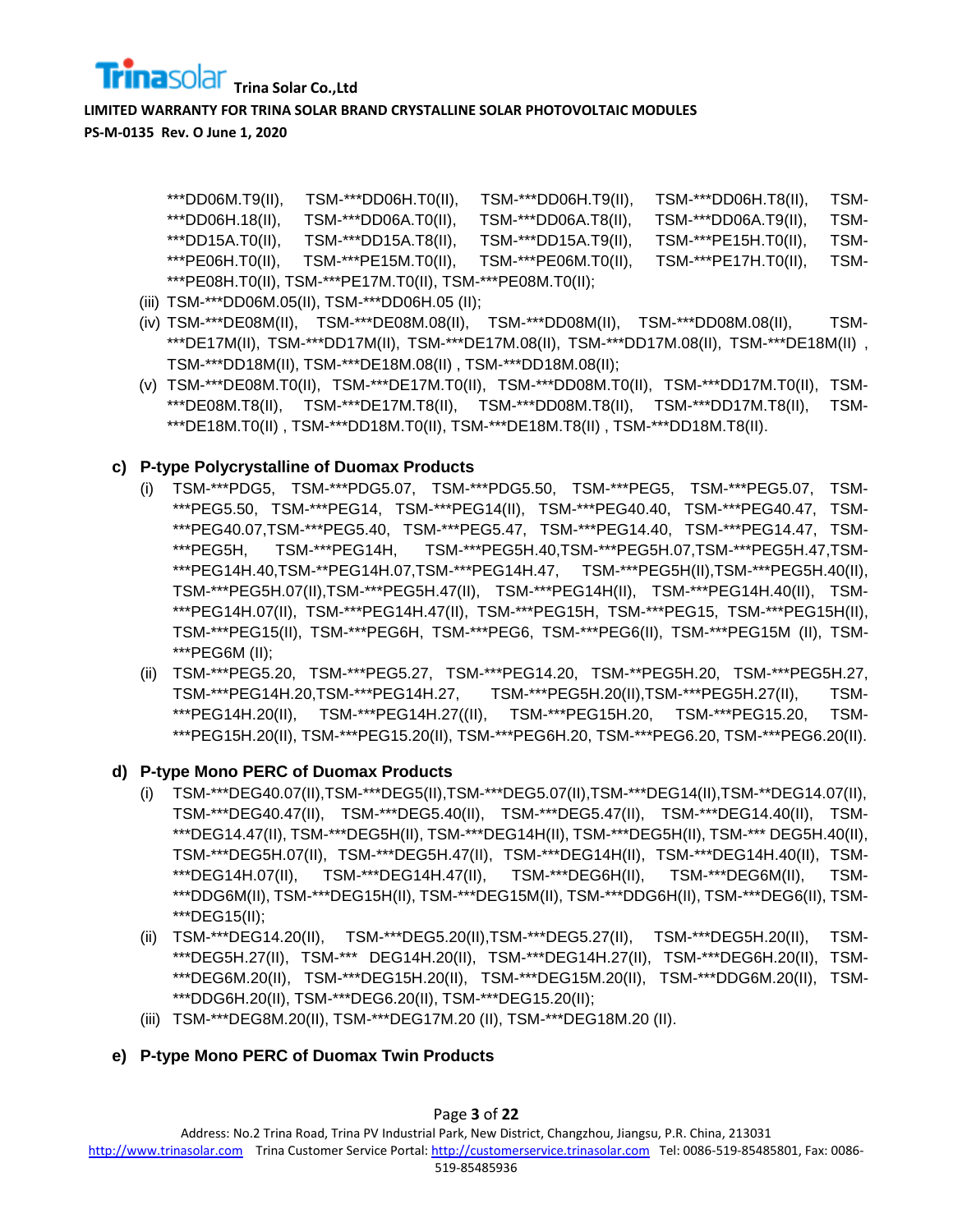- (i) TSM-\*\*\*DEG5C.07(II), TSM-\*\*\*DEG14C.07(II), TSM-\*\*\*DEG5C(II), TSM-\*\*\*DEG14C(II), TSM- \*\*\*DEG5HC(II), TSM-\*\*\*DEG5HC.07(II), TSM-\*\*\*DEG14HC(II), TSM-\*\*\* DEG14HC.07(II), TSM- \*\*\*DEG15HC(II), TSM-\*\*\*DEG15MC(II), TSM-\*\*\*DEG6HC(II), TSM-\*\*\*DEG6MC(II), TSM- \*\*\*DEG15C(II), TSM-\*\*\*DEG15C.07(II);
- (ii) TSM-\*\*\*DEG5C.27(II), TSM-\*\*\*DEG14C.27(II), TSM-\*\*\*DEG5C.20(II), TSM-\*\*\*DEG14C.20(II), TSM- \*\*\*DEG5HC.20(II), TSM-\*\*\*DEG5HC.27(II), TSM-\*\*\*DEG14HC.20(II), TSM-\*\*\*DEG14HC.27(II), TSM- \*\*\*DEG15HC.20(II), TSM-\*\*\*DEG15MC.20(II), TSM-\*\*\*DEG6HC.20(II), TSM-\*\*\*DEG6MC.20(II), TSM-\*\*\*DEG6C.20(II), TSM-\*\*\*DEG6C.20(II), TSM-\*\*\*DEG15C(II), TSM-\*\*\*DEG15C.20(II), TSM- \*\*\*DEG15MC.27(II);
- (iii) TSM-\*\*\*DEG8MC.20 (II),TSM-\*\*\*DEG17MC.20(II) , TSM-\*\*\*DEG18MC.20 (II) ,

#### **f) N-type Mono of Duomax Twin Products**

- (i) TSM-\*\*\*NEG16MC(II), TSM-\*\*\*NEG7MC(II);
- (ii) TSM-\*\*\*NEG15MC.20(II), TSM-\*\*\*NEG16MC.20(II), TSM-\*\*\*NEG7MC.20(II), TSM- \*\*\*NEG15XC.20(II).

Note: The "\*\*\*" placeholder stands in each case for the power indication set out in the relevant Product Data Sheet (for example "TSM-285PE06H").

#### **2) Rules of use and application for Products listed under Sec. 1)**

Trina Solar has set out certain rules of use and application for the Products (please see Appendix: "Rules of application for climatic modules") to ensure the functionality, durability and performance under different climatic circumstances.

Only for Products listed under Sec. 1) c), d), e), f) can be installed on water surface floating systems;

For Products not used in accordance with the rules determined in this Appendix, Trina Solar will not undertake this limited Warranty. Any consequences, risks, losses or damages caused by any violations of the Buyer to the "Rules of application for climatic modules" shall be borne by the Buyer solely.

|    | <b>Environment</b>                         | <b>Temperature</b>                                                                          | <b>Relative Humidity</b>                                          | <b>Irradiance</b><br>kwh/m2 |
|----|--------------------------------------------|---------------------------------------------------------------------------------------------|-------------------------------------------------------------------|-----------------------------|
| 1) | High temperature and high humidity<br>area | Annual average temperature $> 23^{\circ}$ C<br>Monthly minimum temperature $> 18^{\circ}$ C | Annual average $RH$<br>70%<br>Monthly minimum average<br>RH > 60% |                             |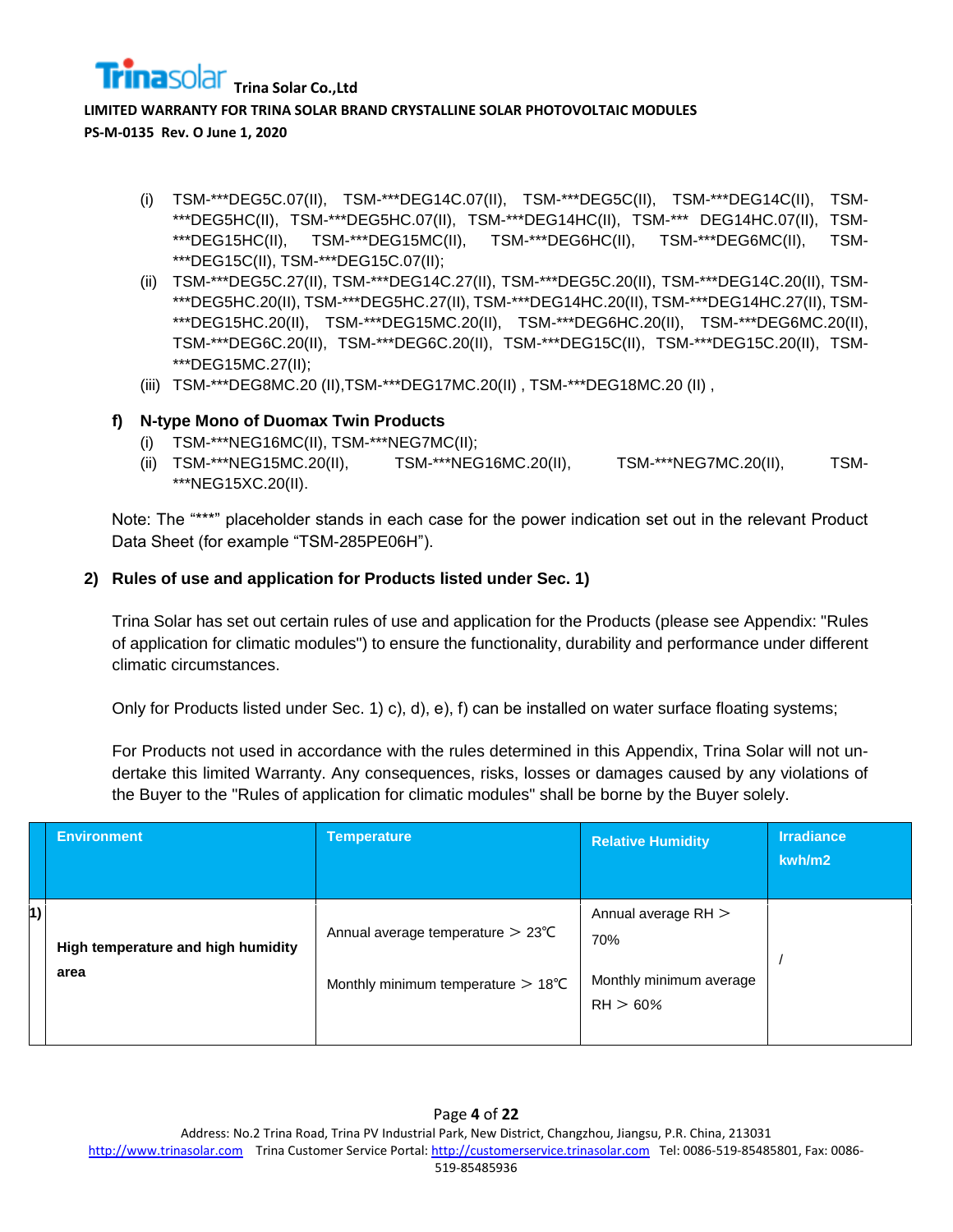| 2)        | High temperature difference and<br>high irradiation area | Desert and gobi region                             | >1800  |
|-----------|----------------------------------------------------------|----------------------------------------------------|--------|
| 3)        | Gelid area (Low irradiation)                             | $\langle$ -10°C (Monthly minimum tempera-<br>ture) | < 1400 |
| <b>4)</b> | <b>Normal</b>                                            | Not listed in Nr. 1 to 3 before                    |        |

#### **3) Warranty**

#### **a) 10 Year Limited Product Warranty**

For the Products listed under Sec. 1) c) (i), d) (i), e) (i), f) (i) Trina Solar warrants that for a period of ten years commencing on the Warranty Start Date (as defined in Sec. 4)) there will be no defects in material workmanship or manufacture that materially impede the power generation functioning of the Products.

This Limited Product Warranty covers glass breakage provided that there was no external cause of breakage (i.e. only breakage caused by the glass itself or the module is covered).

Any deterioration in the appearance of the Products (including, without limitation, any scratches, stains, mechanical wear, rust, mold, deformation or discoloration) or any other changes to the Products which occur after delivery (Incoterms 2020) to the Buyer, do not constitute a defect under this Limited Product Warranty.

#### **b) 12 Year Limited Product Warranty**

For the Products listed under Sec.1) a), b), c) (ii), d) (ii), (iii), e) (ii), (iii), f) (ii) Trina Solar warrants that for a period of twelve years commencing on the Warranty Start Date (as defined in Sec. 4)) there will be no defects in material, workmanship or manufacture that materially impede the power generation functioning of the Products.

This Limited Product Warranty covers glass breakage provided that there was no external cause of breakage (i.e. only breakage caused by the glass itself or the module is covered).

Any deterioration in the appearance of the Products (including, without limitation, any scratches, stains, mechanical wear, rust , mold, deformation or discoloration) or any other changes to the Products which occur after delivery (Incoterms 2020) to the Buyer, do not constitute a defect under this Limited Product Warranty.

#### **c) 25 Year Limited Power Output Warranty for Back Sheet Glass Products**

In addition, for the Products listed under Sec.1) a), b) Trina Solar warrants that for a period of twentyfive years commencing on the Warranty Start Date (as defined in Sec. 4)) the loss of power output relating to the initial guaranteed power which is defined as Peak Power Watts Pmax(Wp) plus Peak Power Watts Pmax(Wp) multiplied by the lower limit of the Power Output Tolerance Pmax(%) – as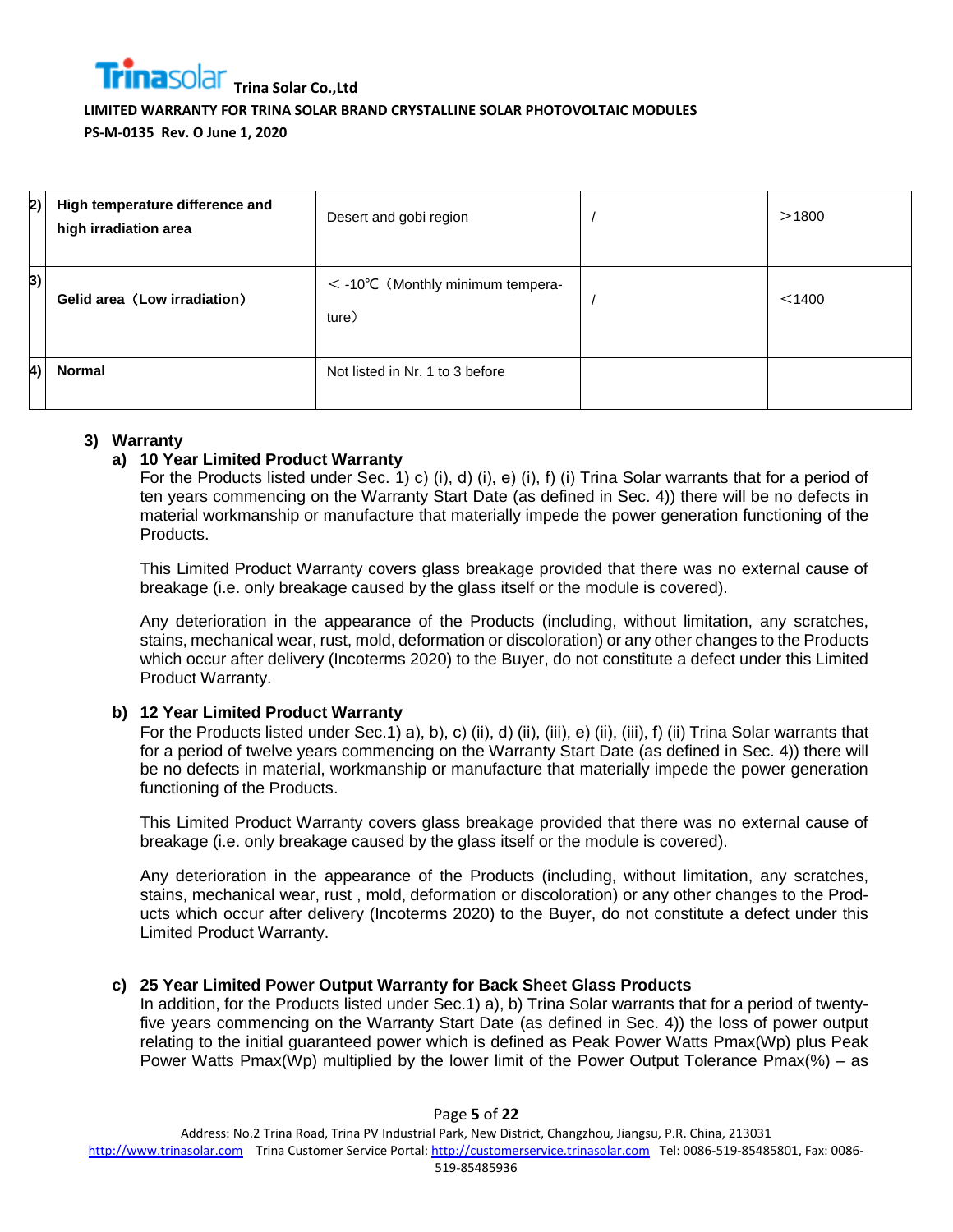specified in the relevant Product Data Sheet and measured at Standard Test Conditions (STC: irradiation 1000w/m², temperature 25°C, AM 1.5) for the Products shall not exceed and measurement shall either be carried out by Trina Solar or by a third-party testing institute recognized by Trina Solar and the Buyer:

- for P-type Poly Products (as defined in Sec. 1) a)): 2.5% in the first year; from the 2nd year to the 25th year, the average annual power decline will be no more than 0.65%; by the end of the 25th year, the actual power output will be no less than 81.9%;
- for P-type Mono PERC Products (as defined in Sec. 1) b) (i), (ii), (iii)): 2.5% in the first year; from the 2nd year to the 25th year, the average annual power decline will be no more than 0.6%; by the end of the 25th year, the actual power output will be no less than 83.1%.
- for P-type Mono PERC Products (as defined in Sec. 1) b) (iv), (v)): 2 % in the first year; from the 2nd year to the 25th year, the average annual power decline will be no more than 0.55 %; by the end of the 25th year, the actual power output will be no less than 84.8 %;

(Remark: According to STC, measurement system uncertainty should be included in all actual power output measurements.)

#### **d) 30 Year Limited Power Output Warranty for Dual Glass Products**

In addition, for the Products listed under Sec.1) c), d) and the front side (without J-Box) of the Products listed under Sec. 1) e), f) Trina Solar warrants that for a period of thirty years commencing on the Warranty Start Date (as defined in Sec. 4)) the loss of power output relating to the initial guaranteed power which is defined as Peak Power Watts Pmax(Wp) plus Peak Power Watts Pmax(Wp) multiplied by the lower limit of the Power Output Tolerance Pmax(%) – as specified in the relevant Product Data Sheet and measured at Standard Test Conditions (STC: irradiation 1000w/m², temperature 25°C, AM 1.5) for the Products shall not exceed and measurement shall either be carried out by Trina Solar or by a third-party testing institute recognized by Trina Solar and the Buyer:

- for P-type Poly Duomax Products (as defined in Sec. 1) c),for P-type Mono PERC Duomax Products (as defined in Sec. 1) d) (i), (ii), for the front side (without J-Box) of P-type Mono PERC Duomax Twin Products (as defined in Sec.1) e) (i) (ii)): 2.5 % in the first year; from the 2nd year to the 30th year, the average annual power decline will be no more than 0.5%; by the end of the 30th year, the actual power output will be no less than 83%;
- for P-type Mono PERC Duomax Products (as defined in Sec. 1) d) (iii), for the front side (without J-Box) of P-type Mono PERC Duomax Twin Products (as defined in Sec.1) e) (iii)): 2 % in the first year; from the 2nd year to the 30th year, the average annual power decline will be no more than 0.45 %; by the end of the 30th year, the actual power output will be no less than 85 %;
- for the front side (without J-Box) of N-type Mono Duomax Twin Products (as defined in Sec.1) f)): 1.5% in the first year; from the 2nd year to the 30th year, the average annual power decline will be no more than 0.5%; by the end of the 30th year, the actual power output will be no less than 84%.

(Remark: According to STC, measurement system uncertainty should be included in all actual power output measurements.)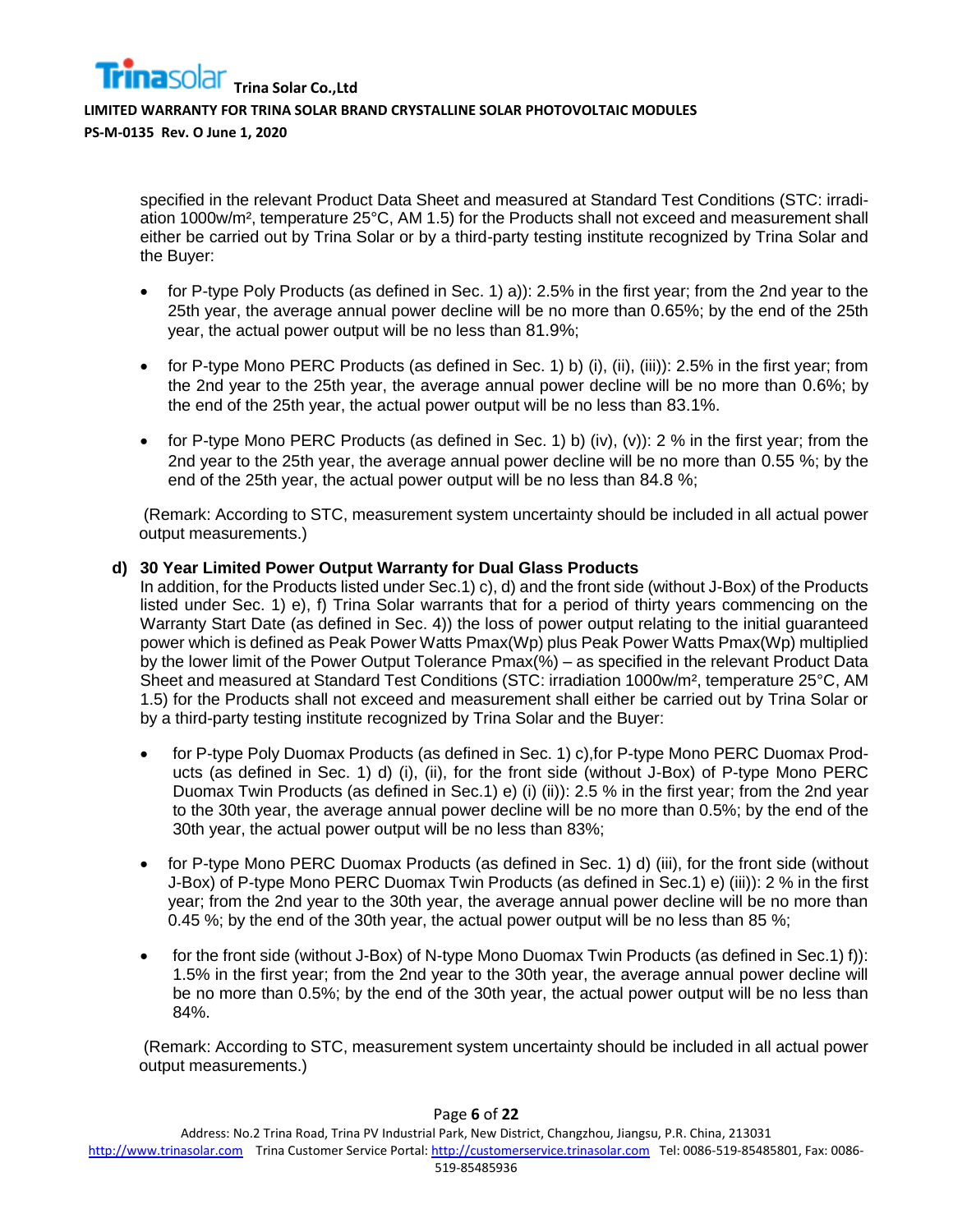

#### **LIMITED WARRANTY FOR TRINA SOLAR BRAND CRYSTALLINE SOLAR PHOTOVOLTAIC MODULES**

**PS-M-0135 Rev. O June 1, 2020**

#### **4) Warranty Start Date**

The Warranty Start Date is the date of installation of the Products or three months after the delivery (Incoterms 2020) of the Products to the Buyer, whichever date is earlier.

#### **5) Exclusions and Limitations**

This limited Warranty does not apply to any Products which have been subject to:

- **a)** Failure to pay the purchase price towards Trina Solar or its subsidiaries which have put the module on the market even though (i) the payment was due and (ii) the direct customer who has obtained the module from Trina Solar or its subsidiary ("Direct Customer") is not entitled to withhold the purchase price or parts of the purchase price. Trina Solar must inform the Buyer about the non-payment and provide the name and the full address of the Direct Customer which has failed to pay the module. In case that Trina Solar can reject the claims under this limited Warranty based on this provision, the Buyer can deposit the amount not paid in order to trigger the limited Warranty claims;
- **b)** Failure to provide proof of purchase or product information;
- **c)** Failure to comply with the requirements of Trina Solar's user manual or rules of use and application for the Products (as defined in Sec. 2) and Appendix;
- **d)** Failure to carry out proper operation and maintenance (including but not limited to operation and maintenance requirements requested by Trina Solar's applicable user manual or other applicable local laws and regulations of the place of installation);
- **e)** Service by service technicians who are not qualified under the relevant law and/or applicable regulations at the place of installation;
- **f)** Change, erasure or illegible-made of the Product's type, nameplate or serial number (other than by any act or omission of Trina Solar);
- **g)** Installation on mobile units (except photovoltaic tracking system), such as vehicles, ships or offshorestructures(except water surface floating systems pursuant to Sec 2) ;
- **h)** Exposure to voltage in excess to the maximum system voltage or power surges;
- **i)** defective components in the construction on which the module is mounted;
- **j)** Exposure to mold discoloration or similar external effects;
- **k)** unauthorized modifications:
	- i) Operation/maintenance by use of unauthorized spare parts;

ii) Application under extreme environmental conditions or rapid changes in such environments resulting in corrosion, oxidation, or affected by chemical products;

iii) Other acts beyond Trina Solar`s reasonable control (including direct or indirect damage by war, fire, flood, hurricane, volcanic eruption, surface collapse, debris flow, lightning, earthquake, heavy snowfall, hailstone, strong breeze etc.);

- **l)** Use of the Products in such a manner as to infringe Trina Solar's or any third party`s intellectual property rights (including but not limited to patents, trademarks, etc.);
- **m)** Any subsequent sale of the Products from a country where Trina Solar was first marketed to another country without the consent of Trina Solar ("Prohibition of Parallel Import"). But the Prohibition of Parallel Import does not apply to the sales within the European Union ("EU"), where the sale of Products from one EU country to another does not require the consent of Trina Solar. However, the consent of Trina Solar must be obtained for the sale of Products from outside the EU to an EU country or from an EU country to outside the EU.
- **n)** only for Buyers located in Australia applies: This limited Warranty is only valid for Products from authorized Australian resellers. Buyers may contact the Customer Support office in their region (as detailed in Sec. 8)) for details of authorized Australian resellers.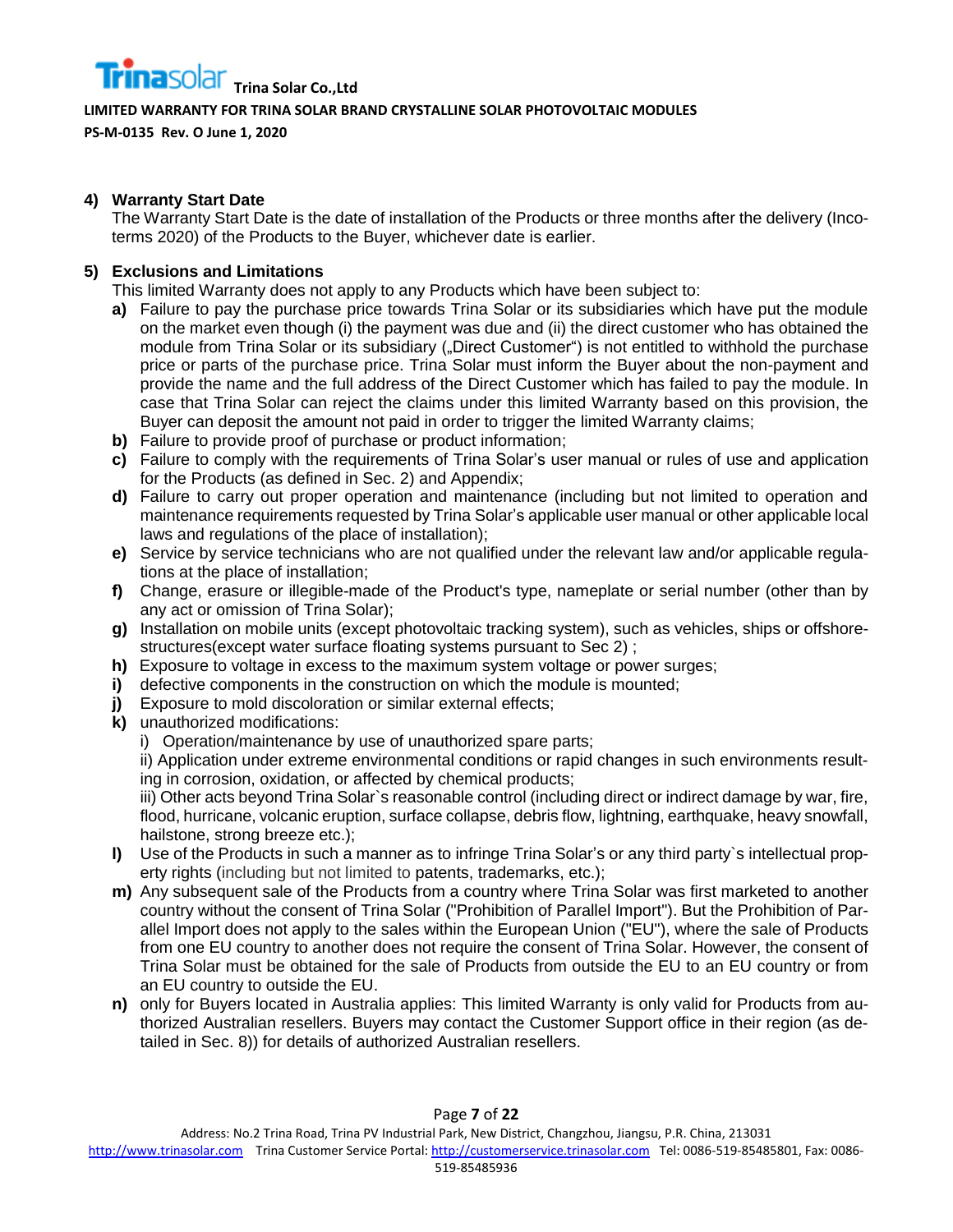**Trina** Solar Trina Solar Co., Ltd

**LIMITED WARRANTY FOR TRINA SOLAR BRAND CRYSTALLINE SOLAR PHOTOVOLTAIC MODULES** 

**PS-M-0135 Rev. O June 1, 2020**

- **o)** only for Buyers located in the US applies: This limited Warranty is only valid for Products from authorized US resellers. Buyers may contact the Customer Support office in their region (as detailed in Sec. 8)) for details of authorized US resellers.
- **p)** only for Buyers located in Japan applies: This limited Warranty is only valid for Products from authorized Japanese resellers. Buyers may contact the Customer Support office in their region (as detailed in Sec. 8)) for details of authorized Japanese resellers.

#### **6) Repair, Replacement or Refund Remedy**

- **a)** As Buyer's sole and exclusive remedy under this limited Warranty (though the Buyer should note Sec. 6) d) regarding the potential existence of other statutory rights and Sec. 6 e) for Australian Buyers) Trina Solar will, at its sole discretion, either, with regard to the applicable Products:
	- (i) determine a maintenance plan and repair the defective Products; or
	- (ii) refund the difference value between the actual STC power and the warranty power of the defective products (Difference value = The market price at the moment of raising limited Warranty claims (per watt) \* (sum of the remaining theoretical warranty power according to Sec. 3) c), d) - sum of STC power actually measured according to Sec. 3) c), d)); or
	- (iii) refund the salvage value of the defective Products. For purposes of this limited Warranty salvage value = The market price at the moment of raising warranty claim (unit price per watt) \* the original guaranteed nameplate power \* remaining warranty period (year) / original total warranty period by Trina Solar; or
	- (iv) provide free Products to make up for the difference between the actual STC power of defective Products and the warranty power (Difference power = sum of the remaining theoretical warranty power according to Sec. 3) c), d) - sum of STC power actually measured according to Sec. 3) c), d)); or
	- (v) replace the defective Products or part thereof by new or remanufactured Products at no charge. The total nominal power of the replaced Products shall not be less than the total remaining theoretical warranty power of the defective Products. Trina Solar reserves the right to provide similar Products in replacement of the defective Products if the defective Products are discontinued or otherwise unavailable.

During the warranty period of Sec. 3) a) and b), in the event that Trina Solar opts for option under Sec. 6) a) (i), Trina Solar shall bear the costs for repairing and all reasonable insurance and transportation charges (except air freight), customs clearance and any other reasonable costs for shipping the repaired Products to the Buyer (the Buyer may claim reimbursement by Trina Solar for these charges by providing an invoice from the relevant service provider to Trina Solar that these charges were incurred). The costs and other related expenses for the removal, repack, installation or reinstallation shall remain with the Buyer. Beyond the warranty period of Sec. 3) a) and b), Buyer shall bear all reasonable costs of materials, labor, freight, clearance, removal, repack, installation or reinstallation whatsoever related to repairing.

In the event that Trina Solar opts for option under Sec. 6) a) (iv), (v), Trina Solar shall bear all reasonable insurance and transportation charges (except air freight), customs clearance and any other reasonable costs for shipping the replaced Products to the Buyer (the Buyer may claim reimbursement by Trina Solar for these charges by providing an invoice from the relevant service provider to Trina Solar that these charges were incurred). The costs and other related expenses for the removal, repack, installation or reinstallation shall remain with the Buyer.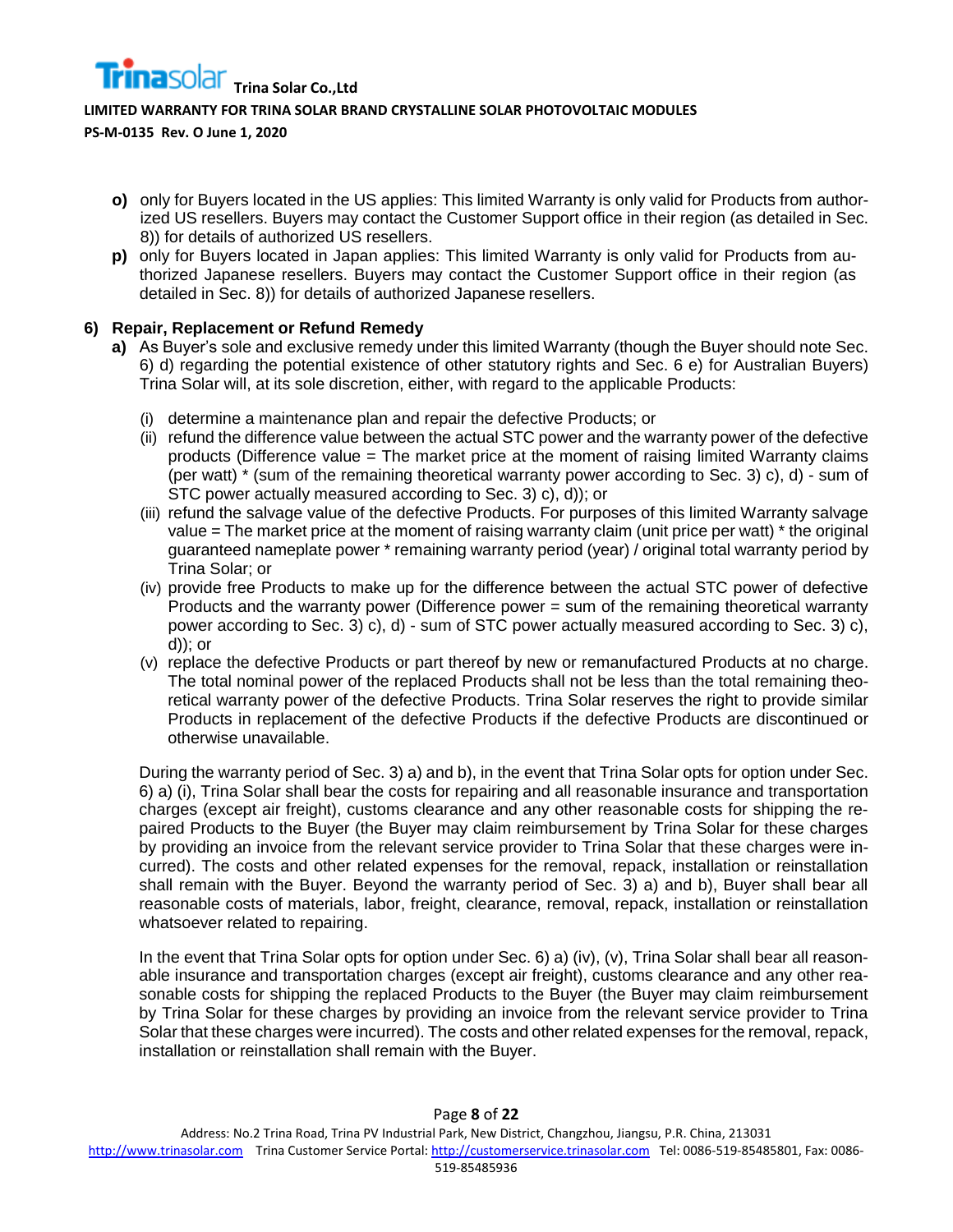Defect Products or end of lifetime Products shall be disposed if legally permissable by the Buyer in accordance with local applicable laws or regulations, unless Trina Solar agrees or where legally mandatory takes them back. If Trina Solar decides or where legally mandatory takes the defective products back, the goods property of these products shall belong to Trina Solar without any limitation.

- **b)** The limited Warranty periods as defined in Sec. 3) a), b), c), d) shall not extend or renew upon the repair or replacement of defective Products by Trina Solar. The limited Warranty period for replaced or repaired Products is the remainder of the limited Warranty period on the original new Products.
- **c)** All other claims under this limited Warranty against Trina Solar shall be excluded. Under this limited Warranty, Trina Solar is not responsible for any special, incidental or consequential damages (including loss of profits, business interruption, loss of power generation, harm to goodwill or business reputation, or delay damages) whether such claims are based in contract, warranty, negligence or strict tort. This exclusion applies to the extent permissible by law, and even if the remedies set forth below herein are deemed to have failed of their essential purpose.
- **d)** YOU MAY HAVE SPECIFIC LEGAL RIGHTS OUTSIDE THIS LIMITED WARRANTY, AND YOU MAY ALSO HAVE OTHER RIGHTS THAT VARY FROM STATE TO STATE. THIS LIMITED WARRANTY DOES NOT AFFECT ANY ADDITIONAL RIGHTS YOU HAVE UNDER LAWS IN YOUR JURISDIC-TION GOVERNING THE SALE OF CONSUMER GOODS, INCLUDING WITHOUT LIMITATION, NA-TIONAL LAWS IMPLEMENTING EC DIRECTIVE 99/44 OR PURSUANT TO THE MAGNUSON MOSS WARRANTY ACT. SOME STATES DO NOT ALLOW THE EXCLUSION OR LIMITATION OF INCIDENTAL OR CONSEQUENTIAL DAMAGES, SO THE LIMITATIONS OR EXCLUSIONS IN THIS LIMITED WARRANTY STATEMENT MAY NOT APPLY.
- **e)** The following statement applies to Buyers that are "Consumers" within the meaning of the Australian Consumer Law:

"Our goods come with guarantees that cannot be excluded under the Australian Consumer Law. You are entitled to a replacement or refund for a major failure and for compensation for any other reasonably foreseeable loss or damage. You are also entitled to have the goods repaired or replaced if the goods fail to be of acceptable quality and the failure does not amount to a major failure."

#### **7) Rights and Remedies against Third Parties**

This limited Warranty shall be construed as a separate warranty and independent from any other contractual arrangement with third parties relating to the Products. It shall not affect any rights, obligations and remedies of the Buyer, if any, with regard to third parties for defects or non-conformity or non-compliance of the Products, notwithstanding its legal basis. The rights and remedies provided hereunder are in addition to any other rights and remedies against third parties to which the Buyer may be entitled by agreements with such third parties or by law.

#### **8) Claims Procedure, Notice Periods, Expiration of Limited Warranty Claims and Limitations.**

**a)** The Buyer shall notify Trina Solar under this limited Warranty using Trina Solar's Customer Service Portal at the web address [http://customerservice.trinasolar.com;](http://customerservice.trinasolar.com/) alternatively by letter or facsimile. The notification shall specify the claim and, without limitation, include proof for the purchase (purchasing invoices indicating purchase date, Products, serial numbers) and for the defect or malfunction (i.e. related to transport, storage, installation and operation) of the Products. The contact customer support center for the regions are: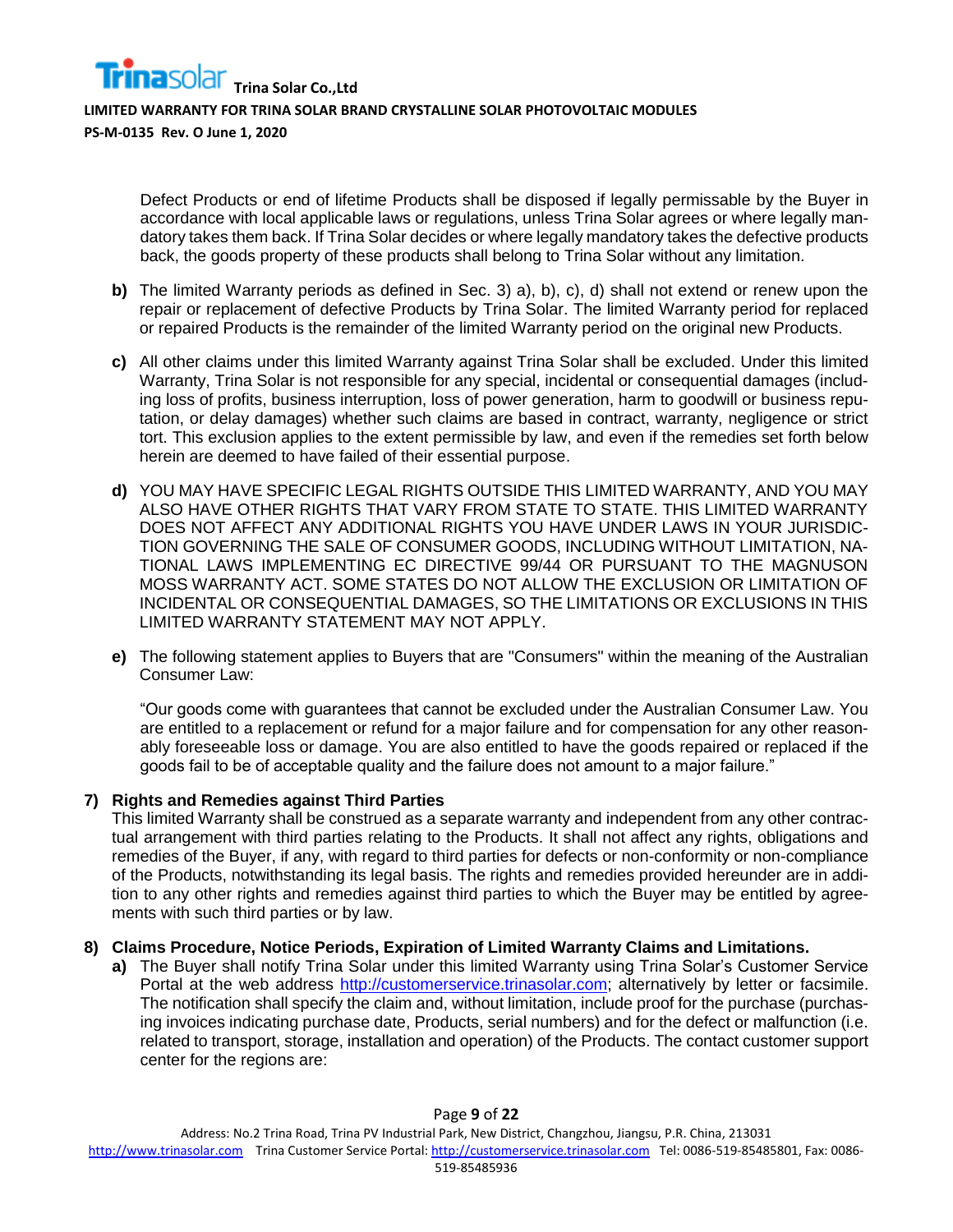# **Trina Solar Co.,Ltd**

**LIMITED WARRANTY FOR TRINA SOLAR BRAND CRYSTALLINE SOLAR PHOTOVOLTAIC MODULES PS-M-0135 Rev. O June 1, 2020**

# **Europe Customer Support**

Trina Solar (Schweiz) AG Birkenweg 4 8304 Wallisellen, Switzerland T +41 43 299 68 00 F +41 43 299 68 10 Mail [Euservice@trinasolar.com](mailto:Euservice@trinasolar.com) [http://customerservice.trinasolar.com](http://customerservice.trinasolar.com/)

#### **Australia and New Zealand Customer Support**

Trina Solar (Australia) Pty Ltd Suite 44.05, Level 44, Governor Phillip Tower, 1 Farrer Place, Sydney NSW 2000 T 1300 874 627 Mail [Australiaservice@trinasolar.com](mailto:Australiaservice@trinasolar.com) [http://customerservice.trinasolar.com](http://customerservice.trinasolar.com/)

# **Rest of World (ROW) Customer Support**

Trina Solar Co.,Ltd No. 2 Trina Road, Trina PV Industrial Park, New District, Changzhou, Jiangsu, P.R. China, 213031 T +86 519 8548 2008 F +86 519 8517 6021 Mail [APMEAservice@trinasolar.com](mailto:APMEAservice@trinasolar.com) [http://customerservice.trinasolar.com](http://customerservice.trinasolar.com/)

#### **Americas Customer Support**

Trina Solar (U.S.), Inc. 100 Century Center, Suite 501, San Jose CA 95112, USA T +1 800 696 7114 F +1 800 696 0166 Mail [NAservice@trinasolar.com](mailto:NAservice@trinasolar.com) [http://customerservice.trinasolar.com](http://customerservice.trinasolar.com/)

#### **Japan Customer Support**

Trina Solar (Japan) Limited World Trade Center Building 21F 4-1, Hamamatsu-cho, 2-chome, Minato-ku, Tokyo, Japan, 105-6121 T +81-3-3437-7000 F +81-3-3437-7001 Mail [Japanservice@trinasolar.com](mailto:Japanservice@trinasolar.com) [http://customerservice.trinasolar.com](http://customerservice.trinasolar.com/)

- **b)** Any dispute on technical facts relating to claims brought under this limited Warranty for defects of Products shall be determined by expert determination. Trina Solar and the Buyer will, at the Buyer's or Trina Solar's request, jointly appoint as independent expert and appraiser a reputable researcher from a first-class test-institute such as Fraunhofer ISE in Freiburg, TÜV Rheinland, TÜV SUD or ASU Arizona State University, and so on ("Technical Expert"). The determination by such Technical Expert shall be final, conclusive, binding and enforceable in any proceeding brought hereunder. The Technical Expert shall (i) act as an expert recognized by Trina Solar; (ii) allow the parties a reasonable opportunity to make representations and counter-representations; (iii) take those representations and counter-representations into account; and (iv) if required by either party give written reasons for his or her determination.
- **c)** Any claim for breach of this limited Warranty must be brought within two (2) months after discovery of the breach.
- **d)** The return of any defective Products will not be accepted unless prior written authorization has been given by Trina Solar.

# **9) Force Majeure**

#### Page **10** of **22**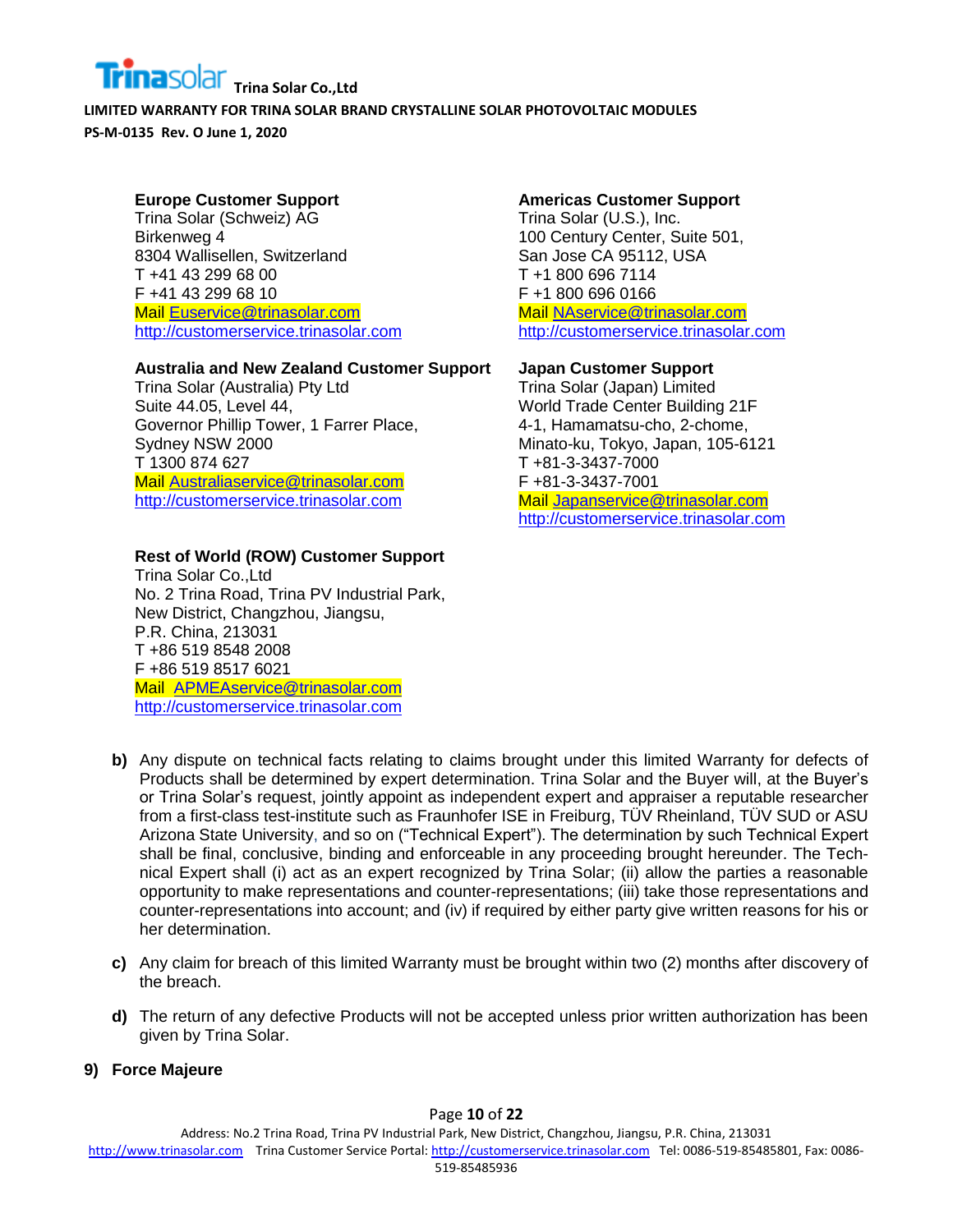**Trina** Solar Trina Solar Co., Ltd **LIMITED WARRANTY FOR TRINA SOLAR BRAND CRYSTALLINE SOLAR PHOTOVOLTAIC MODULES** 

**PS-M-0135 Rev. O June 1, 2020**

Trina Solar shall not be responsible or liable in any way to the Buyer for any non-performance or delay in Trina Solar's performance under this limited Warranty due to occurrences of force majeure such as war, riots, strikes, unavailability of suitable and sufficient labor, material, or capacity or technical or yield failures and any unforeseen event beyond its control, including, without limitation, any technological or physical event or condition which is not reasonably known or understood at the time of the sale of the defective Products or the notification of the relevant limited Warranty claim under this limited Warranty.

#### **10) Warranty Assignment**

This limited Warranty is transferrable when the Products remain installed in their original installation location.

#### **11) Validity**

This limited Warranty shall apply to Products delivered to the Buyer on or after 1<sup>st</sup> of June 2020 (Incoterms 2020). This limited Warranty shall be valid until a new revision is issued by Trina Solar.

#### **12) No Other Express Warranty**

Except as otherwise provided by applicable statutory law (cf. Sec. 6) d) and 6 e)) or unless modified in writing and signed by an officer of Trina Solar, the limited Warranty set forth herein is the only express warranty (whether written or oral) by Trina Solar applicable to the Products and no one is authorized to restrict, expand or otherwise modify this limited Warranty.

#### **13) Miscellaneous**

If any provision of this limited Warranty is held invalid, unenforceable or contrary to law then the validity of the remaining provisions of this limited Warranty shall remain in full force and effect.

#### **14) Limitation of Liability**

To the maximum extent permitted by applicable law, Trina Solar's aggregate liability according to this limited Warranty shall not exceed the purchase price paid by the Buyer for the defective Products in the case of a limited Warranty claim. The Buyer acknowledges that the foregoing limitation of liability is an essential element of this limited Warranty and that in the absence of such limitations the purchase price of the Products would be significantly higher.

#### **15) Applicable Law and Jurisdiction**

The validity of this limited Warranty, the construction of its terms and the interpretation and enforcement of the rights and duties of the Buyer and Trina Solar shall be governed by the laws of the country of the original installation location of the Products, to the exclusion of that country's conflicts of law rules as well as of the United Nations Convention on the International Sale of Goods dated 11 April 1980 (CISG) and of any other uniform law.

All disputes arising out of or in connection with this limited Warranty shall be finally settled before the ordinary courts of the country of the original installation location of the Products.

#### **Note**

The installation and operation of photovoltaic modules requires professional skills and should only be performed by qualified professionals. Please read the safety and installation instructions before using and operating the Products [\(http://www.trinasolar.com/en-glb/resources/downloads\)](http://www.trinasolar.com/en-glb/resources/downloads).

Appendix: "Rules of application for Trina modules"

#### Page **11** of **22**

Address: No.2 Trina Road, Trina PV Industrial Park, New District, Changzhou, Jiangsu, P.R. China, 213031

[http://www.trinasolar.com](http://www.trinasolar.com/) Trina Customer Service Portal[: http://customerservice.trinasolar.com](http://customerservice.trinasolar.com/) Tel: 0086-519-85485801, Fax: 0086-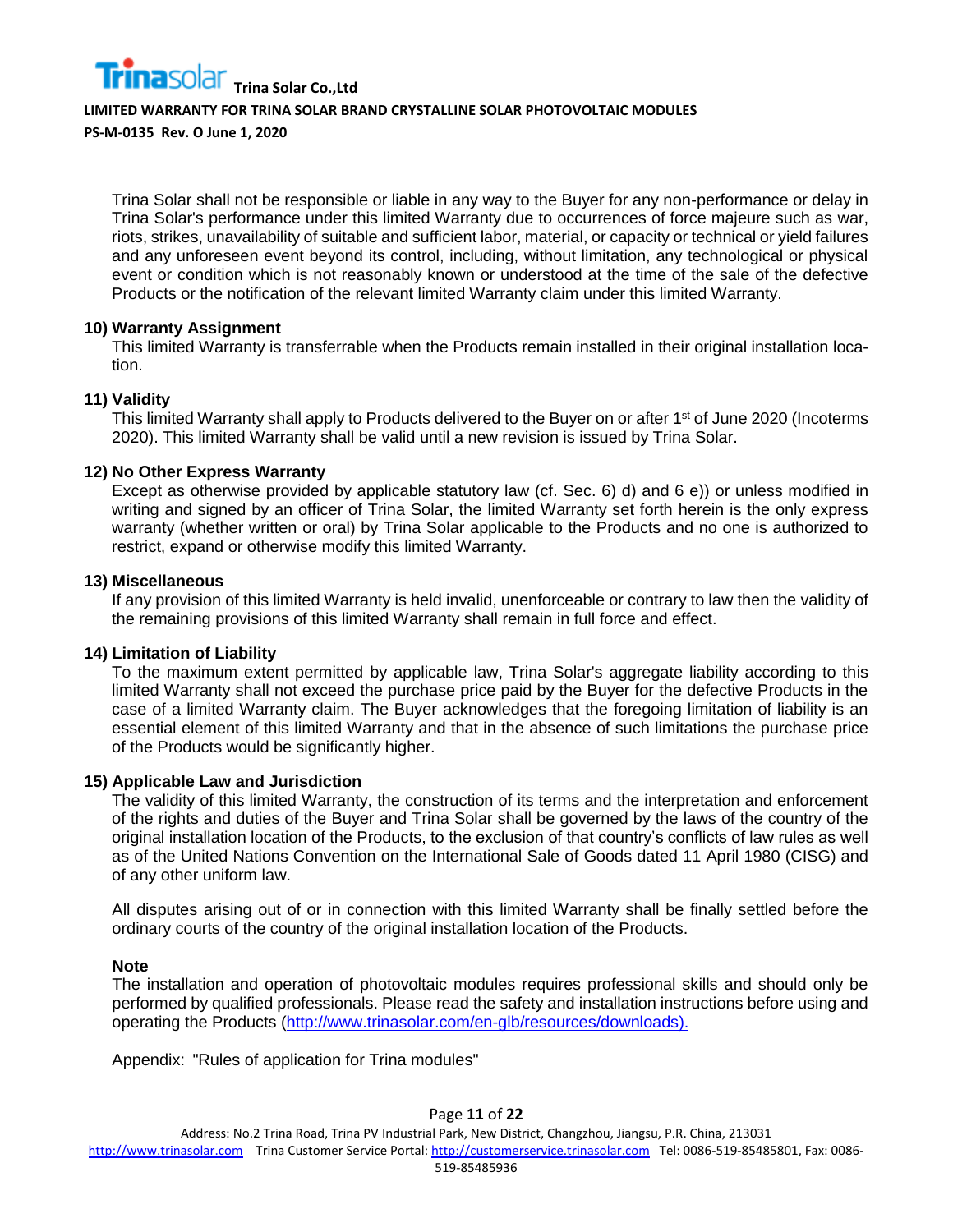

If the place of the installed Products is not listed in the following list of countries, states and provinces, please contact the competent contact customer support center (as stated in Sec. 8) a)) which shall timely feedback to Trina Solar headquarters PM. Then, Trina Solar headquarters PM shall work with engineering center and quality control team to confirm the corresponding product or material type and update the database.

| <b>Region</b> | <b>SN</b>      | <b>Country/state/province</b> | <b>Climate type</b>                   | <b>Applicable Products listed under</b> |
|---------------|----------------|-------------------------------|---------------------------------------|-----------------------------------------|
|               |                |                               |                                       | <b>Sec. 1</b>                           |
|               | 1              | Ghana                         | High temperature and high<br>humidity | (c), (d), (e), (f)                      |
|               | $\overline{2}$ | <b>Mauritius</b>              | High temperature and high<br>humidity | (c), (d), (e), (f)                      |
|               | 3              | Nigeria                       | High temperature and high<br>humidity | (c), (d), (e), (f)                      |
|               | $\overline{4}$ | Sierra Leone                  | High temperature and high<br>humidity | (c), (d), (e), (f)                      |
|               | 5              | Central African Republic      | High temperature and high<br>humidity | (c), (d), (e), (f)                      |
|               |                |                               | High temperature differ-              |                                         |
|               | 6              | Namibia                       | ence and high irradiation             | (a), (b), (c), (d), (e), (f)            |
|               |                |                               | High temperature differ-              |                                         |
|               | $\overline{7}$ | Algeria                       | ence and high irradiation             | (a), (b), (c), (d), (e), (f)            |
| Africa        | 8              | Tunisia                       | Normally                              | (a), (b), (c), (d), (e), (f)            |
|               | 9              | Egypt                         | Normally                              | (a), (b), (c), (d), (e), (f)            |
|               | 10             | Djibouti                      | Normally                              | (a), (b), (c), (d), (e), (f)            |
|               | 11             | Kenya                         | Normally                              | (a), (b), (c), (d), (e), (f)            |
|               | 12             | Morocco                       | Normally                              | (a), (b), (c), (d), (e), (f)            |
|               | 13             | South Africa                  | Normally                              | (a), (b), (c), (d), (e), (f)            |
|               | 14             | Senegal                       | Normally                              | (a), (b), (c), (d), (e), (f)            |
|               | 15             | Tanzania                      | Normally                              | (a), (b), (c), (d), (e), (f)            |
|               | 16             | Malawi                        | Normally                              | (a), (b), (c), (d), (e), (f)            |
|               | 17             | Zimbabwe                      | Normally                              | (a), (b), (c), (d), (e), (f)            |
|               | 18             | Ethiopia                      | Normally                              | (a), (b), (c), (d), (e), (f)            |
|               | 19             | Zambia                        | Normally                              | (a), (b), (c), (d), (e), (f)            |
|               | 20             | Eritrea                       | Normally                              | (a), (b), (c), (d), (e), (f)            |
|               | 21             | <b>Burkina Faso</b>           | Normally                              | (a), (b), (c), (d), (e), (f)            |

#### Page **12** of **22**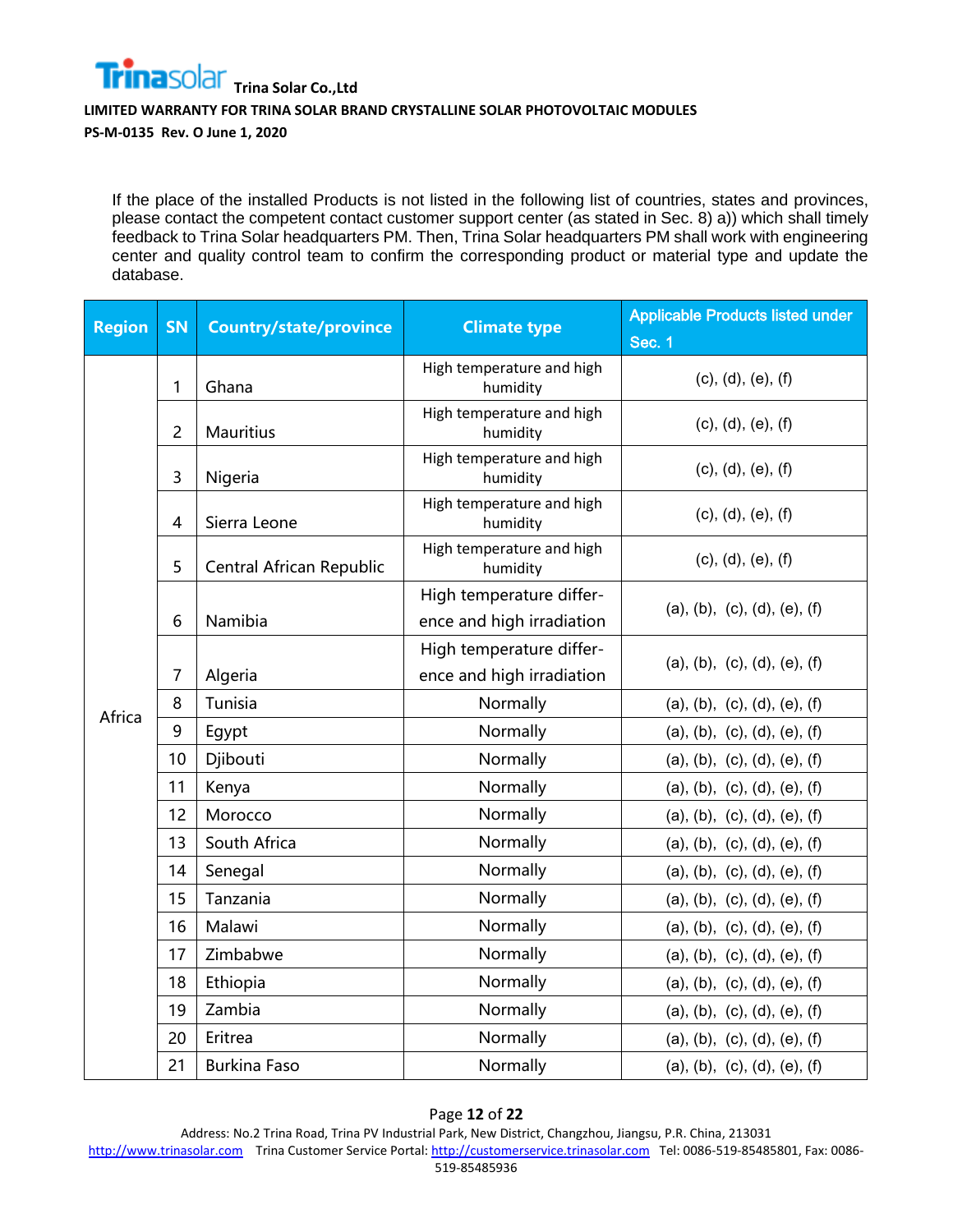

| 22 | Rwanda<br>Normally |                                       | (a), (b), (c), (d), (e), (f) |
|----|--------------------|---------------------------------------|------------------------------|
| 23 | Mozambique         | High temperature and high<br>humidity | (c), (d), (e), (f)           |
| 24 | Botswana           | Normally                              | (a), (b), (c), (d), (e), (f) |
| 25 | Angola             | High temperature and high<br>humidity | (c), (d), (e), (f)           |
| 26 | Mali               | Normally                              | (a), (b), (c), (d), (e), (f) |
| 27 | Uganda             | High temperature and high<br>humidity | (c), (d), (e), (f)           |
| 28 | Chad               | Normally                              | (a), (b), (c), (d), (e), (f) |
| 29 | Mauritania         | Normally                              | (a), (b), (c), (d), (e), (f) |
| 30 | Cote d'Ivoire      | High temperature and high<br>humidity | (c), (d), (e), (f)           |
| 31 | Guinea             | Normally                              | (a), (b), (c), (d), (e), (f) |
| 32 | Niger              | Normally                              | (a), (b), (c), (d), (e), (f) |
| 33 | Madagascar         | High temperature and high<br>humidity | (c), (d), (e), (f)           |
| 34 | Burundi            | High temperature and high<br>humidity | (c), (d), (e), (f)           |
| 35 | Liberia            | Normally                              | (a), (b), (c), (d), (e), (f) |
| 36 | Guinea-Bissau      | Normally                              | (a), (b), (c), (d), (e), (f) |
| 37 | <b>Benin</b>       | High temperature and high<br>humidity | (c), (d), (e), (f)           |
| 38 | Togo               | High temperature and high<br>humidity | (c), (d), (e), (f)           |
| 39 | Swaziland          | Normally                              | (a), (b), (c), (d), (e), (f) |
| 40 | Libya              | Normally                              | (a), (b), (c), (d), (e), (f) |
| 41 | Lesotho            | Normally                              | (a), (b), (c), (d), (e), (f) |
| 42 | Cape Verde         | High temperature and high<br>humidity | (c), (d), (e), (f)           |
| 43 | Seychelles         | High temperature and high<br>humidity | (c), (d), (e), (f)           |
| 44 | Gambia             | Normally                              | (a), (b), (c), (d), (e), (f) |
| 45 | Comoros            | High temperature and high<br>humidity | (c), (d), (e), (f)           |
| 46 | Sudan              | Normally                              | (a), (b), (c), (d), (e), (f) |

#### Page **13** of **22**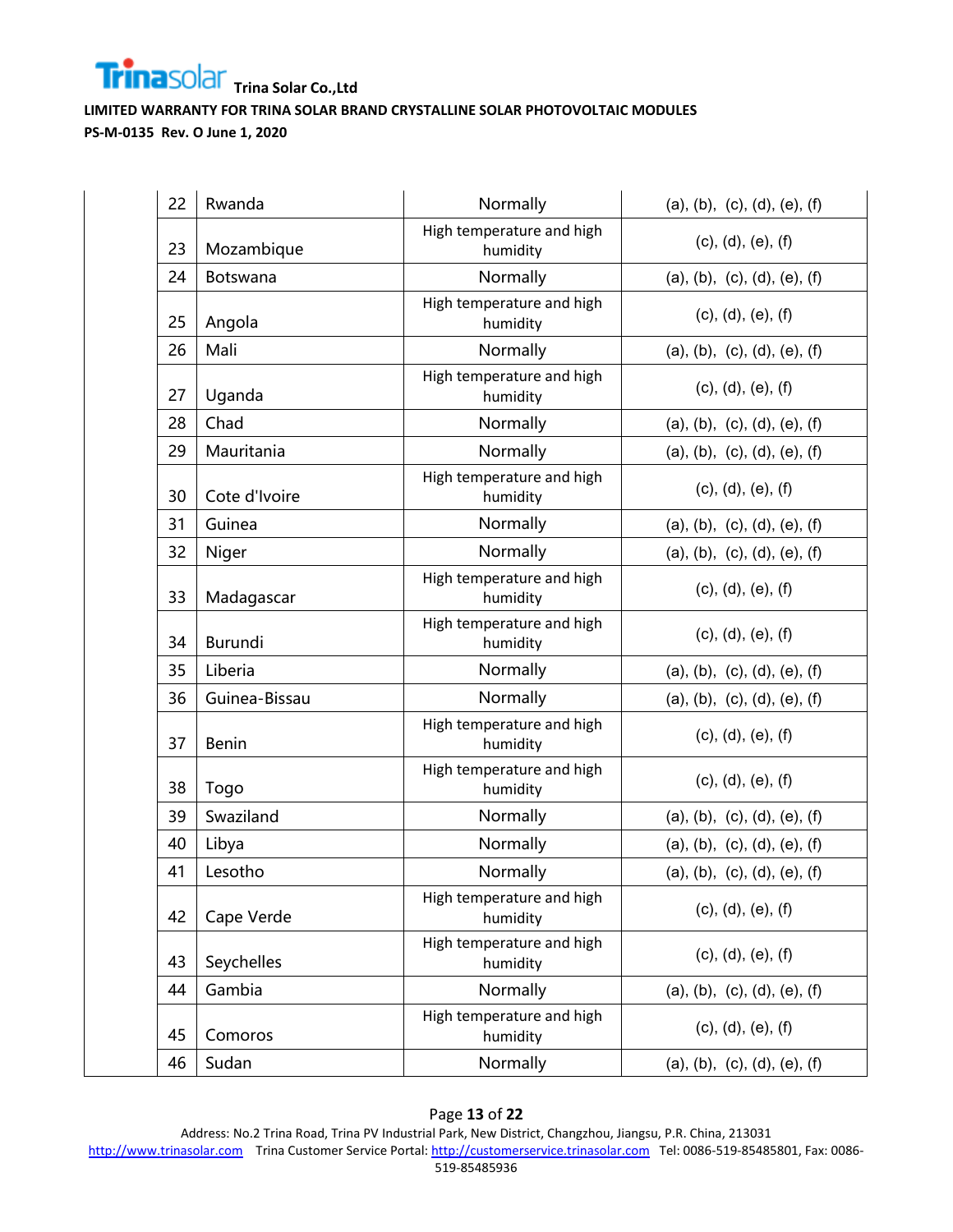

|            | 47 | Somalia                         | Normally                              | (a), (b), (c), (d), (e), (f) |
|------------|----|---------------------------------|---------------------------------------|------------------------------|
|            | 48 | Sao Tome and Principe           | Normally                              | (a), (b), (c), (d), (e), (f) |
|            | 49 | Democratic Republic of<br>Congo | High temperature and high<br>humidity | (c), (d), (e), (f)           |
|            | 50 | Congo                           | High temperature and high<br>humidity | (c), (d), (e), (f)           |
|            | 51 | South Sudan                     | Normally                              | (a), (b), (c), (d), (e), (f) |
|            | 52 | <b>Equatorial Guinea</b>        | High temperature and high<br>humidity | (c), (d), (e), (f)           |
|            | 53 | Gabon                           | High temperature and high<br>humidity | (c), (d), (e), (f)           |
|            | 01 | Philippines                     | High temperature and high<br>humidity | (c), (d), (e), (f)           |
|            | 02 | Cambodia                        | High temperature and high<br>humidity | (c), (d), (e), (f)           |
|            | 03 | <b>Maldives</b>                 | High temperature and high<br>humidity | (c), (d), (e), (f)           |
|            | 04 | Malaysia                        | High temperature and high<br>humidity | (c), (d), (e), (f)           |
|            | 05 | Myanmar                         | High temperature and high<br>humidity | (c), (d), (e), (f)           |
|            | 06 | Sri Lanka                       | High temperature and high<br>humidity | (c), (d), (e), (f)           |
| <b>ROA</b> | 07 | Solomon Islands                 | High temperature and high<br>humidity | (c), (d), (e), (f)           |
|            | 08 | Thailand                        | High temperature and high<br>humidity | (c), (d), (e), (f)           |
|            | 09 | Singapore                       | High temperature and high<br>humidity | (c), (d), (e), (f)           |
|            | 10 | Indonesia                       | High temperature and high<br>humidity | (c), (d), (e), (f)           |
|            | 11 | Viet Nam                        | High temperature and high<br>humidity | (c), (d), (e), (f)           |
|            | 12 | Bengal                          | High temperature and high<br>humidity | (c), (d), (e), (f)           |
|            | 13 | Pakistan                        | Normally                              | (a), (b), (c), (d), (e), (f) |
|            | 14 | Korea, Republic of              | Normally                              | (a), (b), (c), (d), (e), (f) |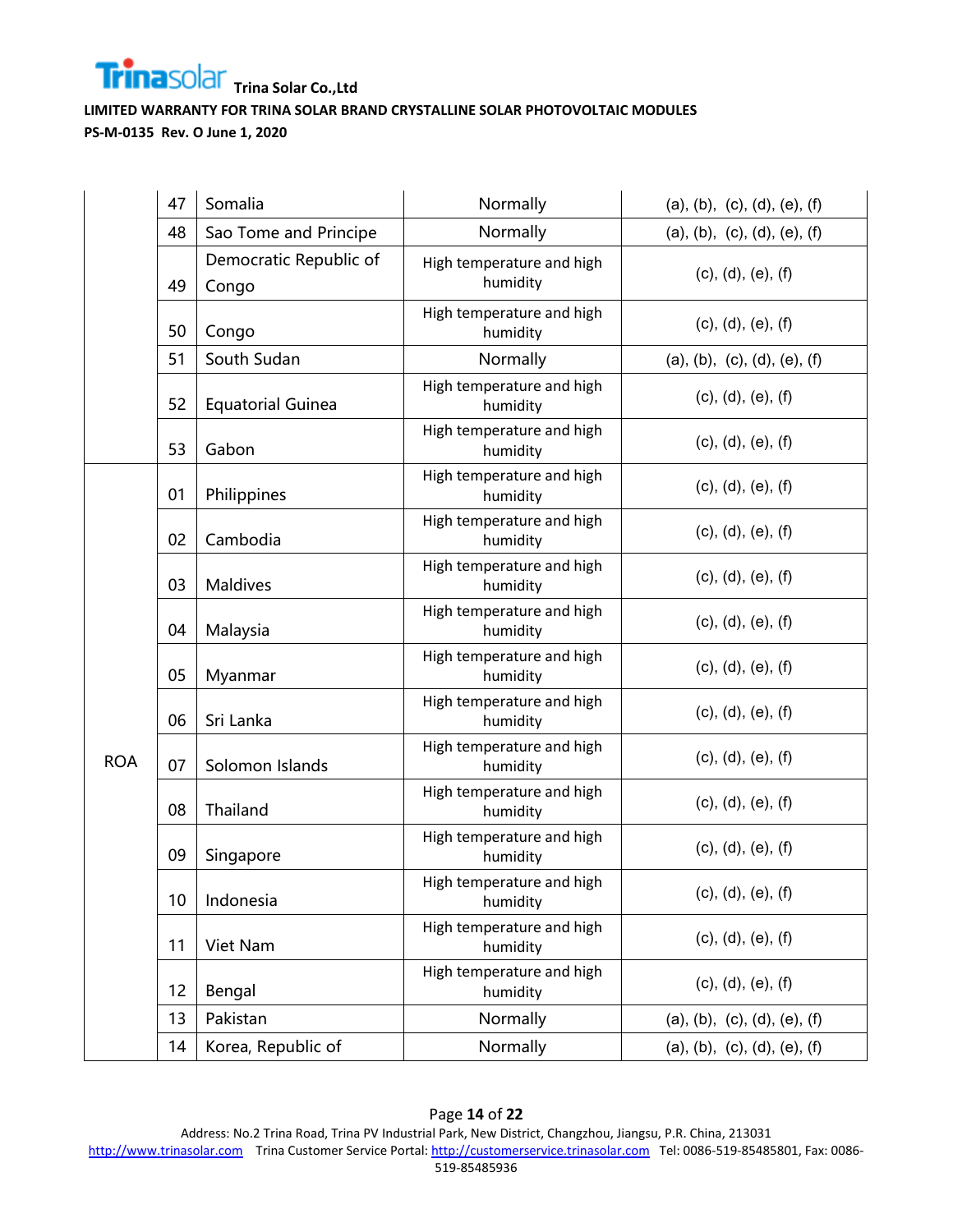

|           | 15 | Mongolia                    | Normally                              | (a), (b), (c), (d), (e), (f) |
|-----------|----|-----------------------------|---------------------------------------|------------------------------|
|           | 16 | Nepal                       | Normally                              | (a), (b), (c), (d), (e), (f) |
|           | 17 | New Zealand                 | Normally                              | (a), (b), (c), (d), (e), (f) |
|           | 18 | Hong Kong                   | Normally                              | (a), (b), (c), (d), (e), (f) |
|           |    | <b>United Arab Emirates</b> | High temperature differ-              | (a), (b), (c), (d), (e), (f) |
|           | 01 |                             | ence and high irradiation             |                              |
|           |    |                             | High temperature differ-              | (a), (b), (c), (d), (e), (f) |
|           | 02 | Oman                        | ence and high irradiation             |                              |
|           |    |                             | High temperature differ-              | (a), (b), (c), (d), (e), (f) |
|           | 03 | <b>Bahrain</b>              | ence and high irradiation             |                              |
|           |    |                             | High temperature differ-              | (a), (b), (c), (d), (e), (f) |
|           | 04 | Saudi Arabia                | ence and high irradiation             |                              |
|           |    |                             | High temperature differ-              | (a), (b), (c), (d), (e), (f) |
| <b>ME</b> | 05 | Yemen                       | ence and high irradiation             |                              |
|           |    |                             | High temperature differ-              | (a), (b), (c), (d), (e), (f) |
|           | 06 | Iraq                        | ence and high irradiation             |                              |
|           |    |                             | High temperature differ-              | (a), (b), (c), (d), (e), (f) |
|           | 07 | Israel                      | ence and high irradiation             |                              |
|           | 08 | Lebanon                     | Normally                              | (a), (b), (c), (d), (e), (f) |
|           | 09 | Palestine                   | Normally                              | (a), (b), (c), (d), (e), (f) |
|           | 10 | Jordan                      | Normally                              | (a), (b), (c), (d), (e), (f) |
|           | 11 | Kuwait                      | Normally                              | (a), (b), (c), (d), (e), (f) |
|           | 12 | Qatar                       | Normally                              | (a), (b), (c), (d), (e), (f) |
|           |    |                             | High temperature and high             | (c), (d), (e), (f)           |
|           | 01 | North coast of Australia    | humidity                              |                              |
|           | 02 | Queensland                  | High temperature and high<br>humidity | (c), (d), (e), (f)           |
|           | 03 | the State of Victoria       | Normally                              | (a), (b), (c), (d), (e), (f) |
| Aus       |    | Australian capital terri-   | Normally                              |                              |
|           | 04 | tory                        |                                       | (a), (b), (c), (d), (e), (f) |
|           | 05 | New South Wales             | Normally                              | (a), (b), (c), (d), (e), (f) |
|           | 06 | western australia           | Normally                              | (a), (b), (c), (d), (e), (f) |
|           | 07 | Tasmania                    | Normally                              | (a), (b), (c), (d), (e), (f) |

#### Page **15** of **22**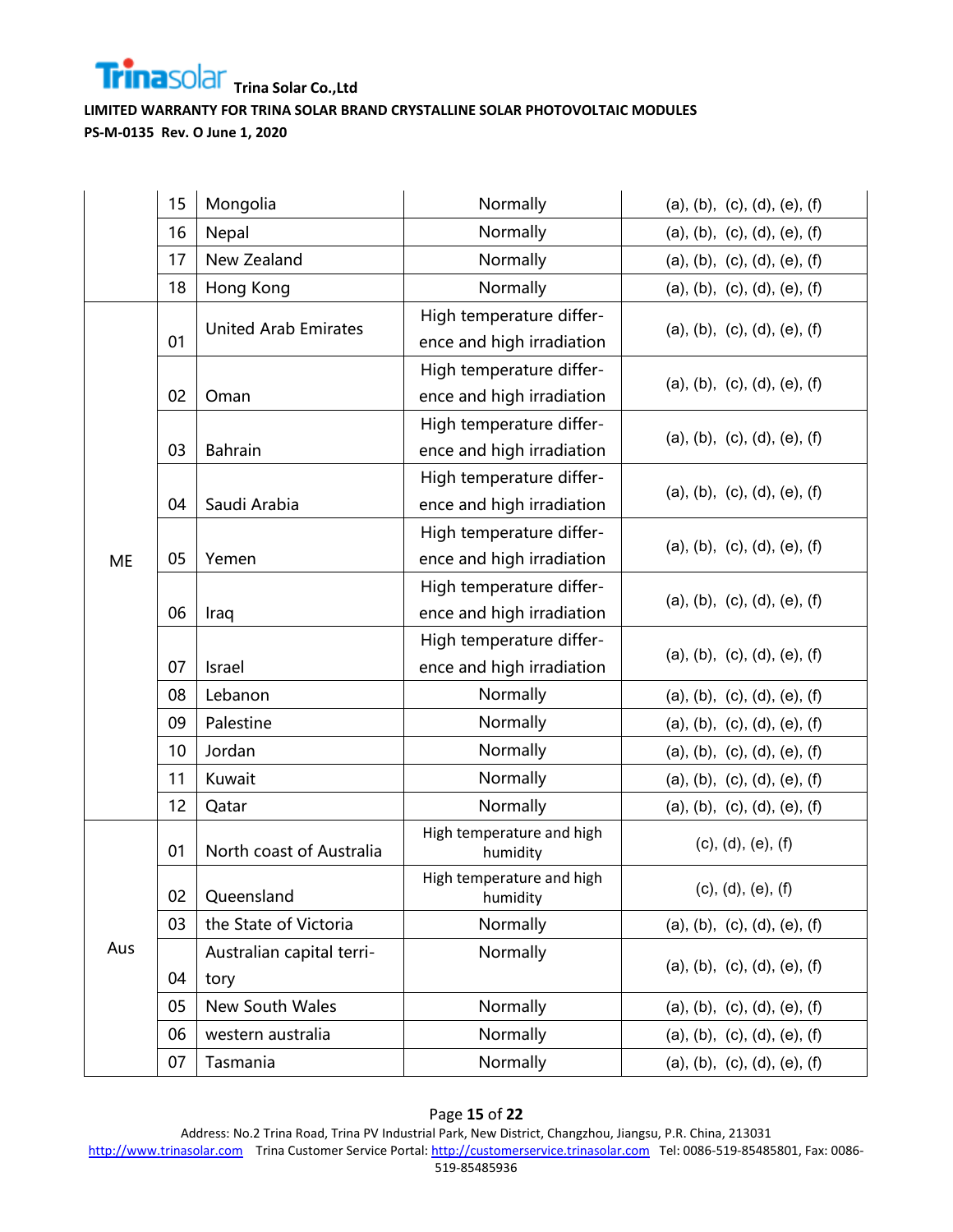

|    | 01 | Norway                      | Gelid (Low irradiation)               | (a), (b), (c), (d), (e), (f) |
|----|----|-----------------------------|---------------------------------------|------------------------------|
|    | 02 | Sweden                      | Gelid (Low irradiation)               | (a), (b), (c), (d), (e), (f) |
|    | 03 | Finland                     | Gelid (Low irradiation)               | (a), (b), (c), (d), (e), (f) |
|    | 04 | Denmark                     | Gelid (Low irradiation)               | (a), (b), (c), (d), (e), (f) |
|    | 05 | Ukraine                     | Normally                              | (a), (b), (c), (d), (e), (f) |
|    | 06 | Germany                     | Normally                              | (a), (b), (c), (d), (e), (f) |
|    | 07 | France                      | Normally                              | (a), (b), (c), (d), (e), (f) |
|    | 08 | Georgia                     | Normally                              | (a), (b), (c), (d), (e), (f) |
|    | 09 | Netherlands                 | Normally                              | (a), (b), (c), (d), (e), (f) |
|    | 10 | <b>Netherlands Antilles</b> | Normally                              | (a), (b), (c), (d), (e), (f) |
|    | 11 | Portugal                    | Normally                              | (a), (b), (c), (d), (e), (f) |
|    | 12 | Switzerland                 | Normally                              | (a), (b), (c), (d), (e), (f) |
|    | 13 | Turkey                      | Normally                              | (a), (b), (c), (d), (e), (f) |
|    | 14 | Spain                       | Normally                              | (a), (b), (c), (d), (e), (f) |
|    | 15 | Greece                      | Normally                              | (a), (b), (c), (d), (e), (f) |
| EU | 16 | Slovakia                    | Normally                              | (a), (b), (c), (d), (e), (f) |
|    | 17 | Hungary                     | Normally                              | (a), (b), (c), (d), (e), (f) |
|    | 18 | Luxembourg                  | Normally                              | (a), (b), (c), (d), (e), (f) |
|    | 19 | Malta                       | Normally                              | (a), (b), (c), (d), (e), (f) |
|    | 20 | Czech Republic              | Normally                              | (a), (b), (c), (d), (e), (f) |
|    | 21 | Poland                      | Normally                              | (a), (b), (c), (d), (e), (f) |
|    | 22 | Bosnia and Herzegovina      | Normally                              | (a), (b), (c), (d), (e), (f) |
|    | 23 | Belgium                     | Normally                              | (a), (b), (c), (d), (e), (f) |
|    | 24 | Austria                     | Normally                              | (a), (b), (c), (d), (e), (f) |
|    | 25 | Estonia                     | Normally                              | (a), (b), (c), (d), (e), (f) |
|    | 26 | Ireland                     | Normally                              | (a), (b), (c), (d), (e), (f) |
|    | 27 | New Caledonia               | Normally                              | (a), (b), (c), (d), (e), (f) |
|    | 28 | United Kingdom              | Normally                              | (a), (b), (c), (d), (e), (f) |
|    | 29 | Italy                       | Normally                              | (a), (b), (c), (d), (e), (f) |
|    | 30 | Curacao Island              | High temperature and high<br>humidity | (c), (d), (e), (f)           |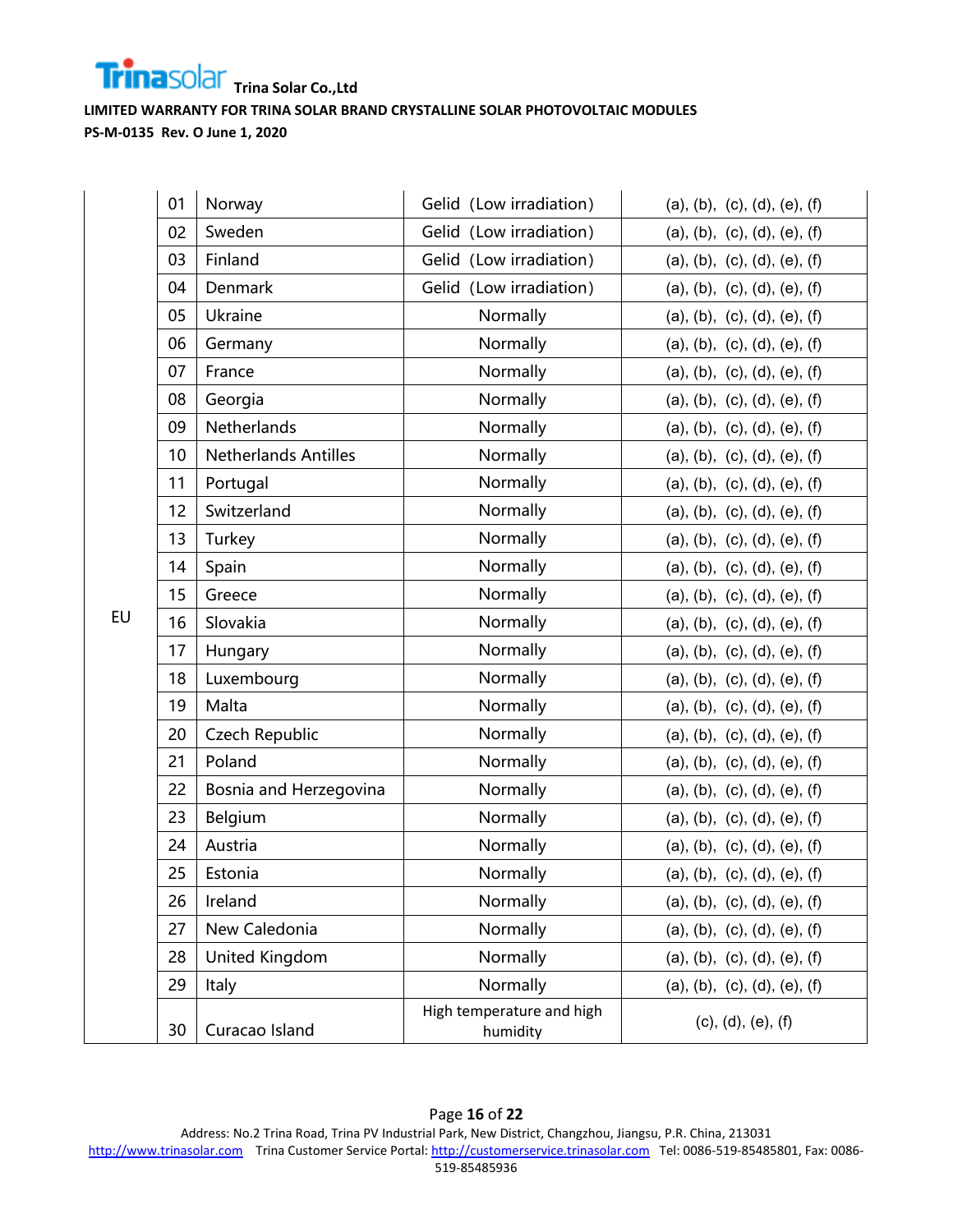

|            | 01 | Calcutta                     | High temperature and high<br>humidity | (c), (d), (e), (f)           |
|------------|----|------------------------------|---------------------------------------|------------------------------|
|            | 02 | Telangana                    | Normally                              | (a), (b), (c), (d), (e), (f) |
|            | 03 | Andhra pradesh               | Normally                              | (a), (b), (c), (d), (e), (f) |
|            | 04 | Tripura                      | Normally                              | (a), (b), (c), (d), (e), (f) |
|            | 05 | Kerala                       | Normally                              | (a), (b), (c), (d), (e), (f) |
|            | 06 | Rajasthan                    | Normally                              | (a), (b), (c), (d), (e), (f) |
|            | 07 | West Bengal                  | Normally                              | (a), (b), (c), (d), (e), (f) |
|            | 08 | maharashtra                  | Normally                              | (a), (b), (c), (d), (e), (f) |
|            | 09 | uttar pradesh                | Normally                              | (a), (b), (c), (d), (e), (f) |
|            | 10 | <b>Tamil Nadu</b>            | Normally                              | (a), (b), (c), (d), (e), (f) |
|            | 11 | Gujarat                      | Normally                              | (a), (b), (c), (d), (e), (f) |
|            | 13 | karnataka                    | Normally                              | (a), (b), (c), (d), (e), (f) |
|            | 14 | Madhya pradesh               | Normally                              | (a), (b), (c), (d), (e), (f) |
|            | 16 | Punjab                       | Normally                              | (a), (b), (c), (d), (e), (f) |
| India      | 17 | Haryana                      | Normally                              | (a), (b), (c), (d), (e), (f) |
|            | 18 | Delhi                        | Normally                              | (a), (b), (c), (d), (e), (f) |
|            | 19 | <b>Bihar</b>                 | Normally                              | (a), (b), (c), (d), (e), (f) |
|            | 20 | Orissa                       | Normally                              | (a), (b), (c), (d), (e), (f) |
|            | 21 | Jharkhand                    | Normally                              | (a), (b), (c), (d), (e), (f) |
|            | 23 | Chhattisgarh                 | Normally                              | (a), (b), (c), (d), (e), (f) |
|            | 24 | state of Jammu &Kash-<br>mir | Normally                              | (a), (b), (c), (d), (e), (f) |
|            | 25 | Uttarakhand                  | Normally                              | (a), (b), (c), (d), (e), (f) |
|            | 26 | Himachal pradesh             | Normally                              | (a), (b), (c), (d), (e), (f) |
|            | 27 | Goa                          | Normally                              | (a), (b), (c), (d), (e), (f) |
|            | 28 | Manipur                      | Normally                              | (a), (b), (c), (d), (e), (f) |
|            | 29 | Meghalaya                    | Normally                              | (a), (b), (c), (d), (e), (f) |
|            | 30 | Nagaland                     | Normally                              | (a), (b), (c), (d), (e), (f) |
|            | 31 | Mizoram                      | Normally                              | (a), (b), (c), (d), (e), (f) |
|            | 32 | The state of punjab          | Normally                              | (a), (b), (c), (d), (e), (f) |
| <b>JPN</b> | 01 | Hokkaido                     | Gelid (Low irradiation)               | (a), (b), (c), (d), (e), (f) |

# Page **17** of **22**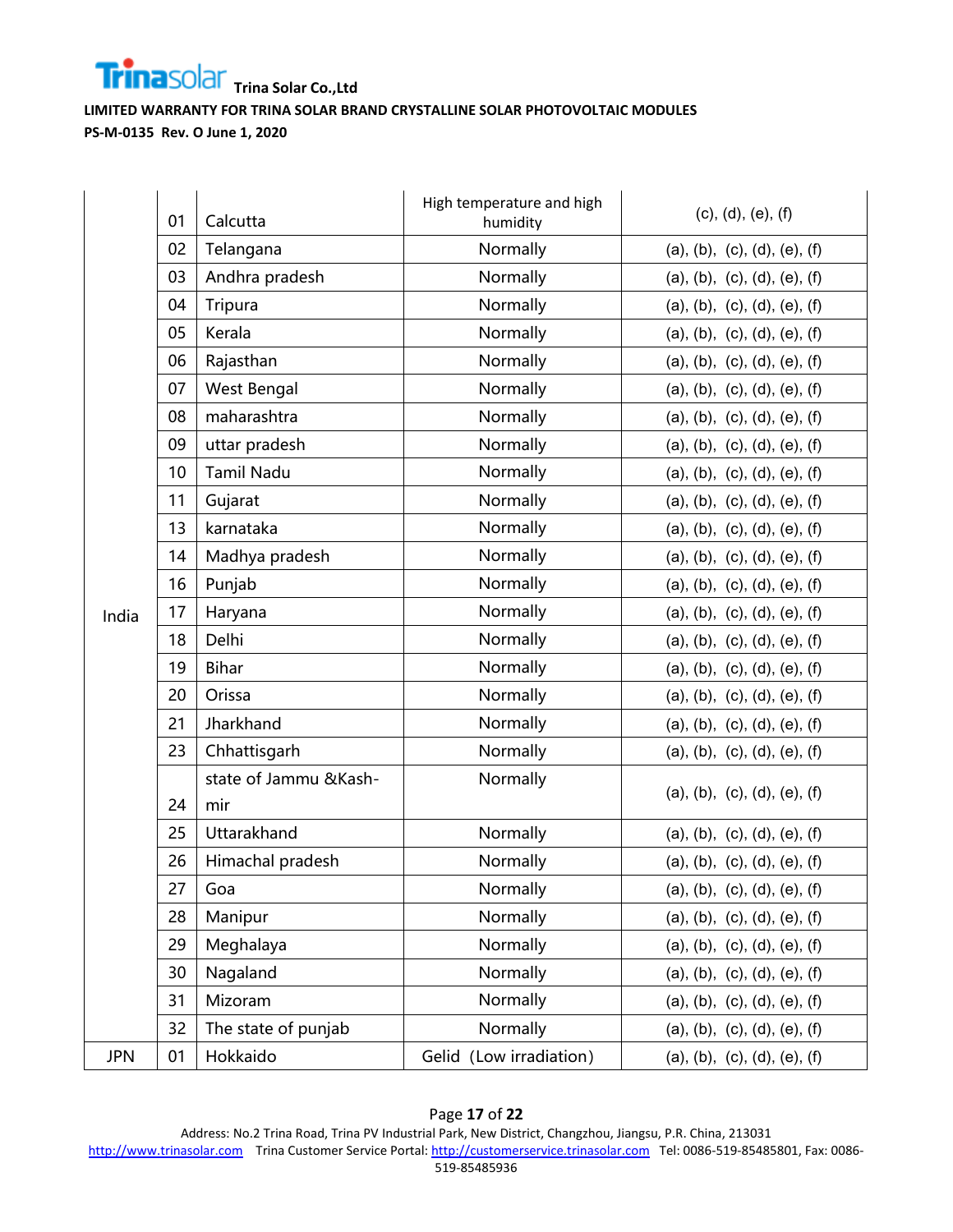

|            | 02 | Except Hokkaido                                                     | Normally                              | (a), (b), (c), (d), (e), (f) |
|------------|----|---------------------------------------------------------------------|---------------------------------------|------------------------------|
|            | 01 | <b>Barbados</b>                                                     | High temperature and high<br>humidity | (c), (d), (e), (f)           |
|            | 02 | Panama                                                              | High temperature and high<br>humidity | (c), (d), (e), (f)           |
|            | 03 | Tropical rainforest area<br>of northern Brazil                      | High temperature and high<br>humidity | (c), (d), (e), (f)           |
|            | 04 | Dominican Republic                                                  | High temperature and high<br>humidity | (c), (d), (e), (f)           |
|            | 05 | Colombia                                                            | High temperature and high<br>humidity | (c), (d), (e), (f)           |
|            | 06 | Costa Rica                                                          | High temperature and high<br>humidity | (c), (d), (e), (f)           |
|            | 07 | Guyana                                                              | High temperature and high<br>humidity | (c), (d), (e), (f)           |
|            | 08 | Haiti                                                               | High temperature and high<br>humidity | (c), (d), (e), (f)           |
|            | 09 | <b>Honduras</b>                                                     | High temperature and high<br>humidity | (c), (d), (e), (f)           |
| <b>LAC</b> | 10 | Martinique                                                          | High temperature and high<br>humidity | (c), (d), (e), (f)           |
|            | 11 | Peru                                                                | High temperature and high<br>humidity | (c), (d), (e), (f)           |
|            | 12 | Argentina                                                           | Normally                              | (a), (b), (c), (d), (e), (f) |
|            | 13 | Mexico                                                              | Normally                              | (a), (b), (c), (d), (e), (f) |
|            | 14 | Nicaragua                                                           | Normally                              | (a), (b), (c), (d), (e), (f) |
|            | 15 | El Salvador                                                         | Normally                              | (a), (b), (c), (d), (e), (f) |
|            | 16 | Uruguay                                                             | Normally                              | (a), (b), (c), (d), (e), (f) |
|            | 17 | Jamaica                                                             | Normally                              | (a), (b), (c), (d), (e), (f) |
|            | 18 | Chile                                                               | Normally                              | (a), (b), (c), (d), (e), (f) |
|            | 19 | <b>Brazil</b> (Except tropical<br>rainforest area of north-<br>ern) | Normally                              | (a), (b), (c), (d), (e), (f) |
|            | 20 | La Joya                                                             | Normally                              | (a), (b), (c), (d), (e), (f) |
|            | 21 | <b>Bolivia</b>                                                      | Normally                              | (a), (b), (c), (d), (e), (f) |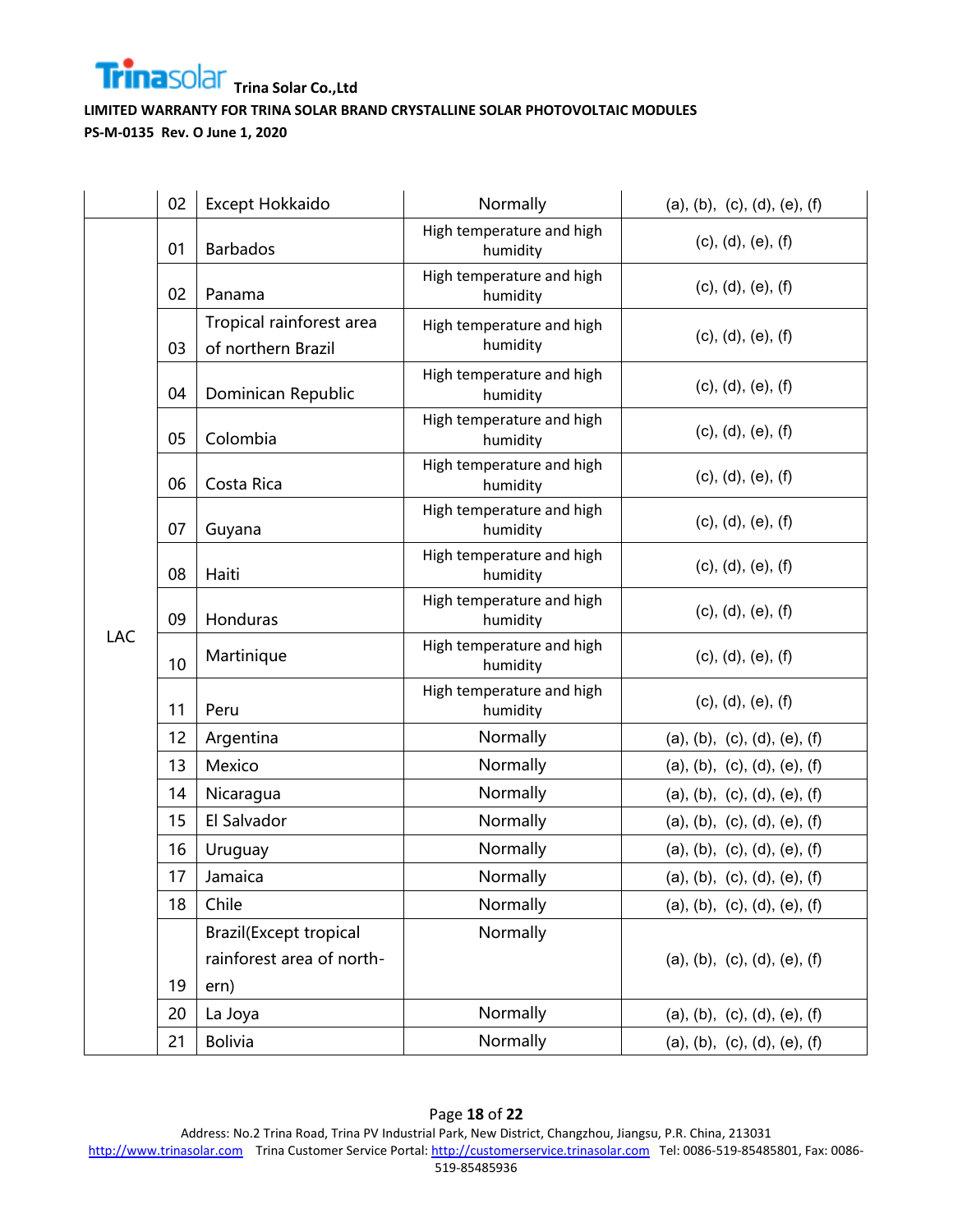

|            | 22       | The Republic of Guate-<br>mala | High temperature and high<br>humidity | (c), (d), (e), (f)           |
|------------|----------|--------------------------------|---------------------------------------|------------------------------|
|            | 23       | Saint Lucia                    | High temperature and high<br>humidity | (c), (d), (e), (f)           |
|            | 24       | <b>Bahamas</b>                 | High temperature and high<br>humidity | (c), (d), (e), (f)           |
|            | 01       | Hainan                         | High temperature and high<br>humidity | (c), (d), (e), (f)           |
|            | 02       | Inner Mongolia                 | Gelid (Low irradiation)               | (a), (b), (c), (d), (e), (f) |
|            |          | Sinkiang                       | High temperature differ-              | (a), (b), (c), (d), (e), (f) |
|            | 03       |                                | ence and high irradiation             |                              |
|            |          | Tibet                          | High temperature differ-              | (a), (b), (c), (d), (e), (f) |
|            | 04       |                                | ence and high irradiation             |                              |
|            |          | Golmud                         | High temperature differ-              | (a), (b), (c), (d), (e), (f) |
|            | 05       |                                | ence and high irradiation             |                              |
|            |          | Gansu                          | High temperature differ-              | (a), (b), (c), (d), (e), (f) |
|            | 06       |                                | ence and high irradiation             |                              |
|            | 07<br>08 | Heilongjiang                   | Gelid (Low irradiation)               | (a), (b), (c), (d), (e), (f) |
|            |          | Jilin                          | Gelid (Low irradiation)               | (a), (b), (c), (d), (e), (f) |
| <b>CHN</b> | 09       | Anhui                          | Normally                              | (a), (b), (c), (d), (e), (f) |
|            | 10       | Hebei                          | Normally                              | (a), (b), (c), (d), (e), (f) |
|            | 11       | Jiangsu                        | Normally                              | (a), (b), (c), (d), (e), (f) |
|            | 12       | Fujian                         | Normally                              | (a), (b), (c), (d), (e), (f) |
|            | 13       | Yunnan                         | Normally                              | (a), (b), (c), (d), (e), (f) |
|            | 14       | Szechwan                       | Normally                              | (a), (b), (c), (d), (e), (f) |
|            | 15       | Ningxia                        | Normally                              | (a), (b), (c), (d), (e), (f) |
|            | 16       | Guizhou                        | Normally                              | (a), (b), (c), (d), (e), (f) |
|            | 17       | Shanxi                         | Normally                              | (a), (b), (c), (d), (e), (f) |
|            | 18       | Henan                          | Normally                              | (a), (b), (c), (d), (e), (f) |
|            | 19       | Hubei                          | Normally                              | (a), (b), (c), (d), (e), (f) |
|            | 20       | Hunan                          | Normally                              | (a), (b), (c), (d), (e), (f) |
|            | 21       | Guangdong                      | Normally                              | (a), (b), (c), (d), (e), (f) |
|            | 22       | Guangxi                        | Normally                              | (a), (b), (c), (d), (e), (f) |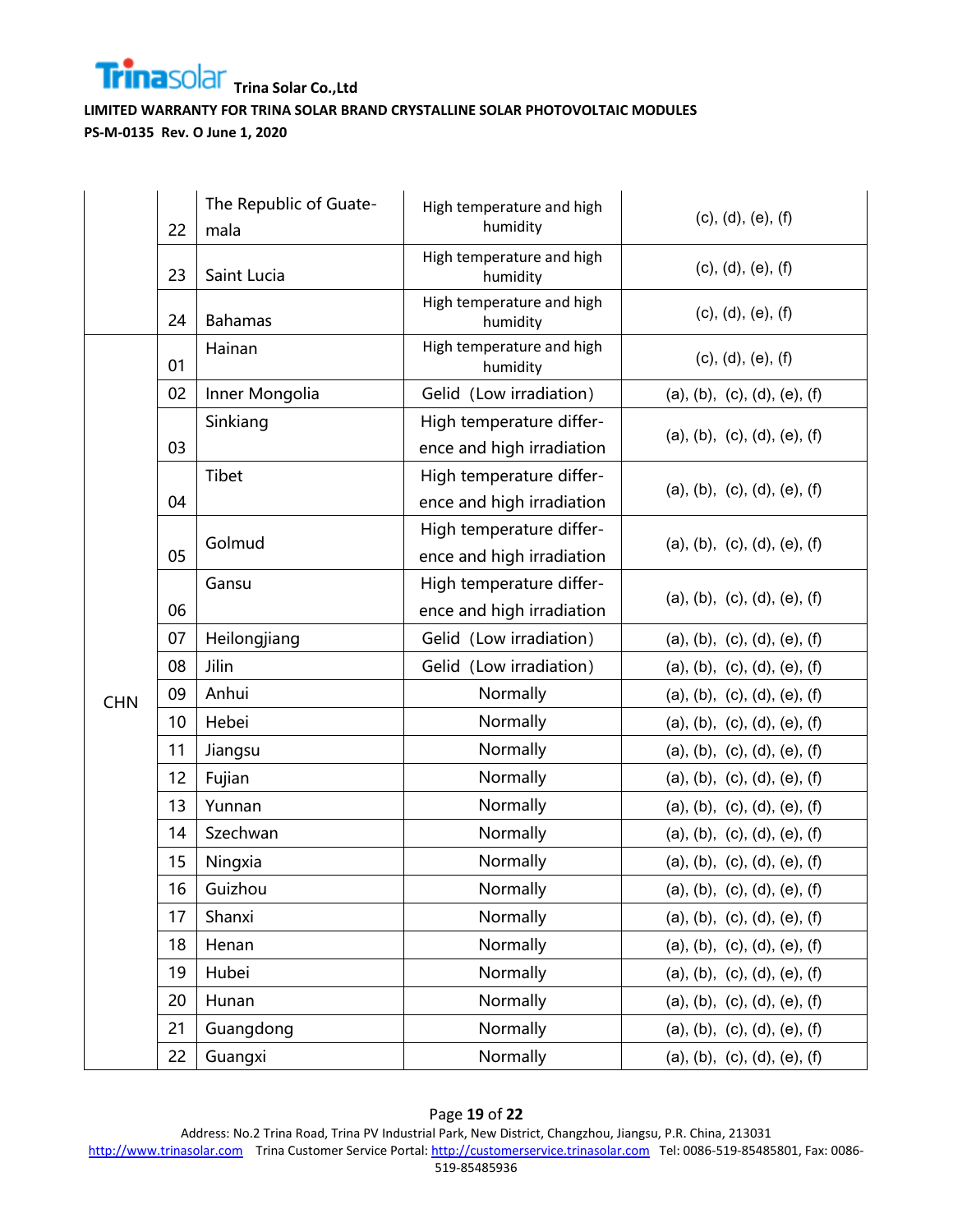

|            | 23 | Liaoning       | Normally                                              | (a), (b), (c), (d), (e), (f) |
|------------|----|----------------|-------------------------------------------------------|------------------------------|
|            | 24 | Shanghai       | Normally                                              | (a), (b), (c), (d), (e), (f) |
|            | 25 | Tianjin        | Normally                                              | (a), (b), (c), (d), (e), (f) |
|            | 26 | Jiangxi        | Normally                                              | (a), (b), (c), (d), (e), (f) |
|            | 27 | Shaanxi        | Normally                                              | (a), (b), (c), (d), (e), (f) |
|            | 28 | Shandong       | Normally                                              | (a), (b), (c), (d), (e), (f) |
|            | 29 | Chongqing      | Normally                                              | (a), (b), (c), (d), (e), (f) |
|            | 30 | Beijing        | Normally                                              | (a), (b), (c), (d), (e), (f) |
|            | 31 | Zhejiang       | Normally                                              | (a), (b), (c), (d), (e), (f) |
|            | 01 | Florida        | High temperature and high<br>humidity                 | (c), (d), (e), (f)           |
|            | 02 | California     | High temperature differ-<br>ence and high irradiation | (a), (b), (c), (d), (e), (f) |
|            | 03 | Arizona        | High temperature differ-<br>ence and high irradiation | (a), (b), (c), (d), (e), (f) |
|            | 04 | Texas          | High temperature differ-<br>ence and high irradiation | (a), (b), (c), (d), (e), (f) |
|            | 05 | Alaska         | Gelid (Low irradiation)                               | (a), (b), (c), (d), (e), (f) |
|            | 06 | Massachusetts  | Normally                                              | (a), (b), (c), (d), (e), (f) |
|            | 07 | New Jersey     | Normally                                              | (a), (b), (c), (d), (e), (f) |
| <b>USA</b> | 08 | North Carolina | Normally                                              | (a), (b), (c), (d), (e), (f) |
|            | 09 | New Canaan     | Normally                                              | (a), (b), (c), (d), (e), (f) |
|            | 10 | New York       | Normally                                              | (a), (b), (c), (d), (e), (f) |
|            | 11 | Hawaii         | High temperature and high<br>humidity                 | (c), (d), (e), (f)           |
|            | 12 | Montana        | Normally                                              | (a), (b), (c), (d), (e), (f) |
|            | 13 | Nebraska       | Normally                                              | (a), (b), (c), (d), (e), (f) |
|            | 14 | Nevada         | Normally                                              | (a), (b), (c), (d), (e), (f) |
|            | 15 | New Hampshire  | Normally                                              | (a), (b), (c), (d), (e), (f) |
|            | 16 | New Mexico     | Normally                                              | (a), (b), (c), (d), (e), (f) |
|            | 17 | North Dakota   | Normally                                              | (a), (b), (c), (d), (e), (f) |
|            | 18 | Ohio           | Normally                                              | (a), (b), (c), (d), (e), (f) |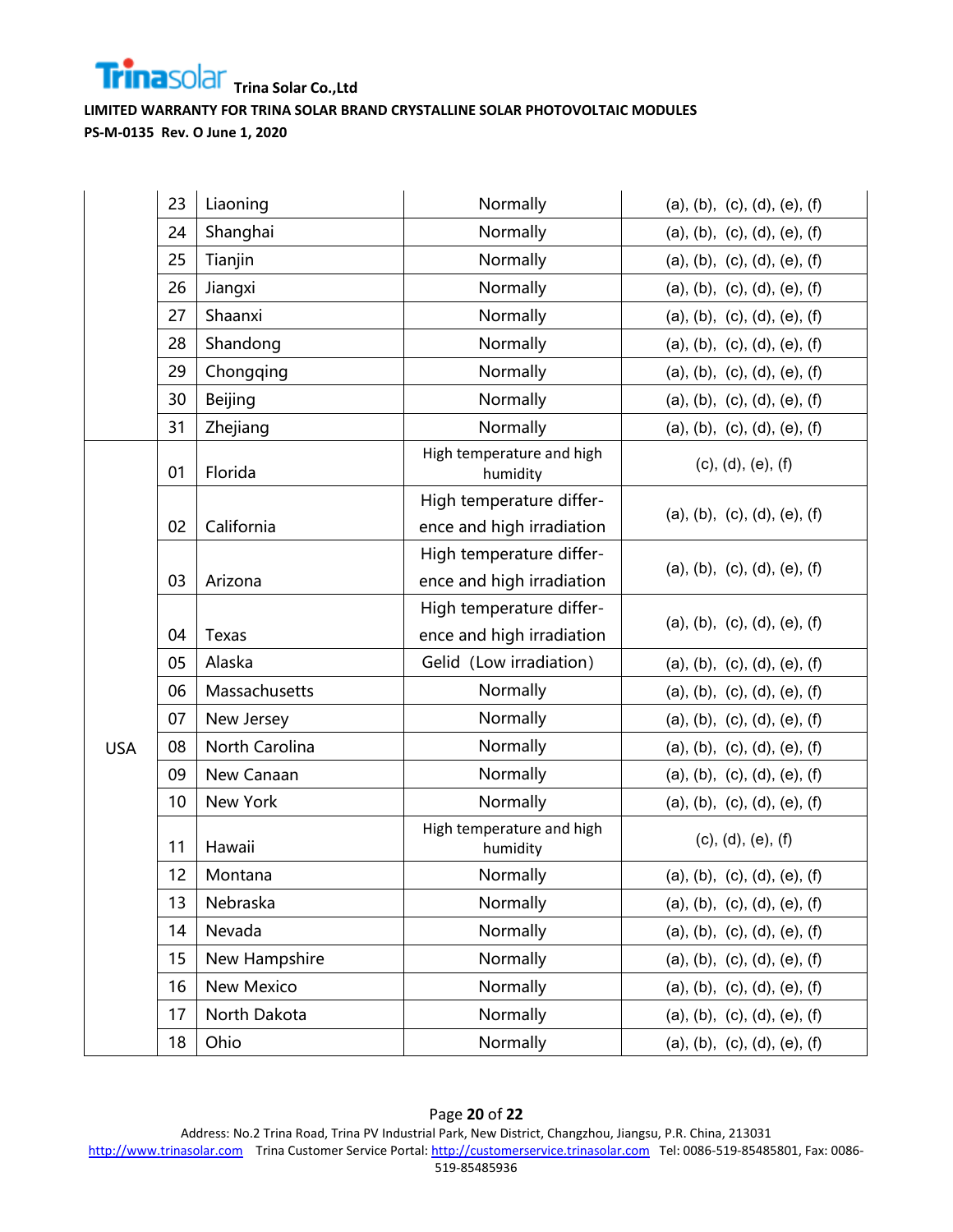

| 19 | Oklahoma                  | Normally                                 | (a), (b), (c), (d), (e), (f) |  |
|----|---------------------------|------------------------------------------|------------------------------|--|
| 20 | Normally<br>Oregon        |                                          | (a), (b), (c), (d), (e), (f) |  |
| 21 | Normally<br>Pennsylvania  |                                          | (a), (b), (c), (d), (e), (f) |  |
| 22 | Rhode Island              | Normally                                 | (a), (b), (c), (d), (e), (f) |  |
| 23 | South Dakota              | Normally                                 | (a), (b), (c), (d), (e), (f) |  |
| 24 | Normally<br>Tennessee     |                                          | (a), (b), (c), (d), (e), (f) |  |
| 25 | Normally<br>Utah          |                                          | (a), (b), (c), (d), (e), (f) |  |
| 26 | Vermont                   | Normally<br>(a), (b), (c), (d), (e), (f) |                              |  |
| 27 | Virginia                  | Normally<br>(a), (b), (c), (d), (e), (f) |                              |  |
| 28 | Washington                | Normally                                 | (a), (b), (c), (d), (e), (f) |  |
| 29 | West Virginia             | Normally                                 | (a), (b), (c), (d), (e), (f) |  |
| 30 | Wisconsin                 | Normally                                 | (a), (b), (c), (d), (e), (f) |  |
| 31 | Wyoming                   | Normally                                 | (a), (b), (c), (d), (e), (f) |  |
| 32 | Alabama                   | Normally                                 | (a), (b), (c), (d), (e), (f) |  |
| 33 | Arkansas                  | Normally                                 | (a), (b), (c), (d), (e), (f) |  |
| 34 | Colorado                  | Normally                                 | (a), (b), (c), (d), (e), (f) |  |
| 35 | Connecticut               | Normally                                 | (a), (b), (c), (d), (e), (f) |  |
| 36 | Delaware                  | Normally                                 | (a), (b), (c), (d), (e), (f) |  |
| 37 | Normally<br>Georgia state |                                          | (a), (b), (c), (d), (e), (f) |  |
| 38 | Idaho                     | Normally                                 | (a), (b), (c), (d), (e), (f) |  |
| 39 | Illinois<br>Normally      |                                          | (a), (b), (c), (d), (e), (f) |  |
| 40 | Indiana                   | Normally                                 | (a), (b), (c), (d), (e), (f) |  |
| 41 | lowa                      | Normally                                 | (a), (b), (c), (d), (e), (f) |  |
| 42 | Kansas                    | Normally                                 | (a), (b), (c), (d), (e), (f) |  |
| 43 | Kentucky                  | Normally                                 | (a), (b), (c), (d), (e), (f) |  |
| 44 | Lousiana                  | Normally                                 | (a), (b), (c), (d), (e), (f) |  |
| 45 | Maine                     | Normally                                 | (a), (b), (c), (d), (e), (f) |  |
| 46 | Maryland                  | Normally                                 | (a), (b), (c), (d), (e), (f) |  |
| 47 | Michigan                  | Normally                                 | (a), (b), (c), (d), (e), (f) |  |
| 48 | Minnesota                 | Normally                                 | (a), (b), (c), (d), (e), (f) |  |
| 49 | Mississippi               | Normally                                 | (a), (b), (c), (d), (e), (f) |  |
| 50 | Missouri                  | Normally                                 | (a), (b), (c), (d), (e), (f) |  |

#### Page **21** of **22**